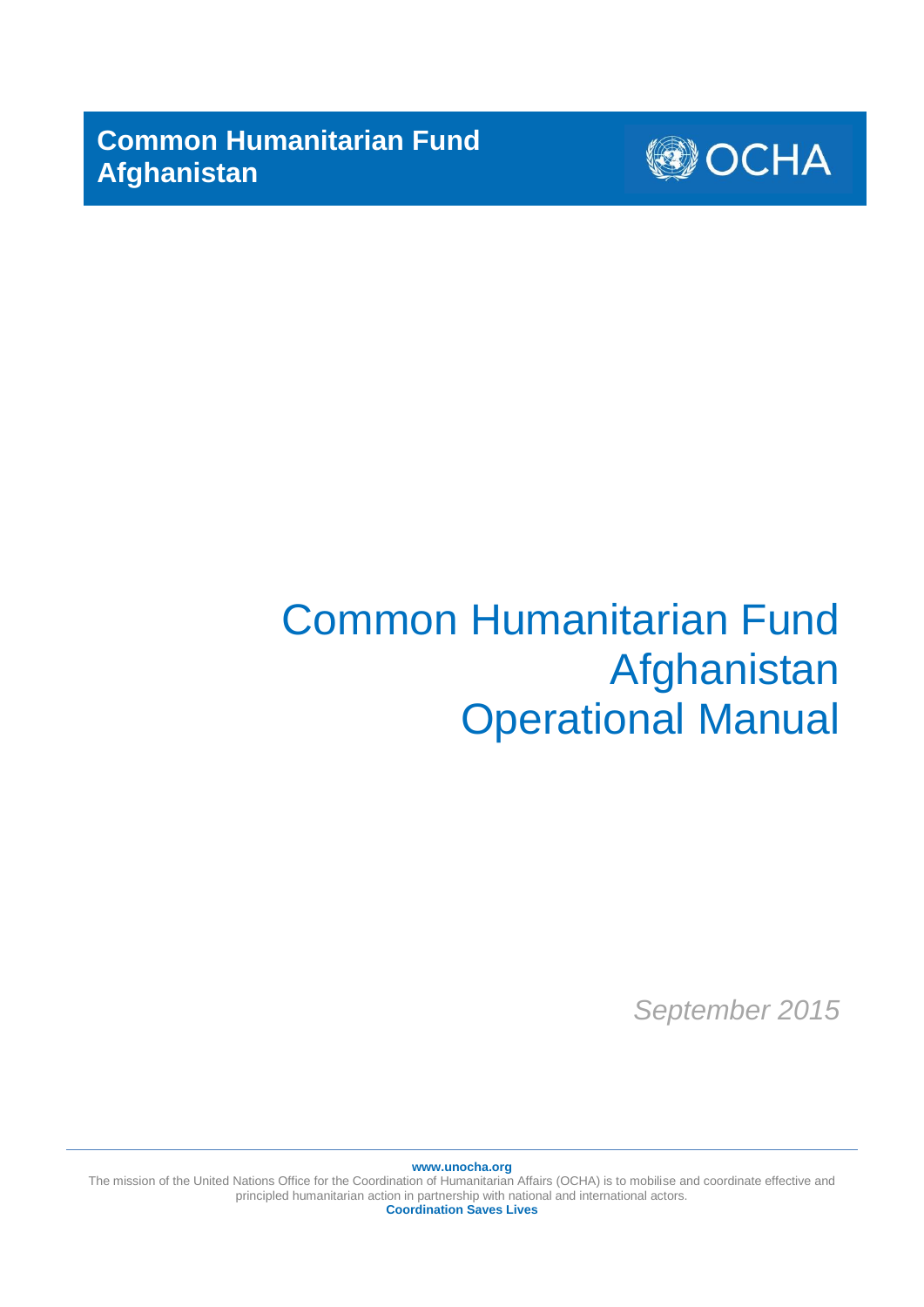# **Contents**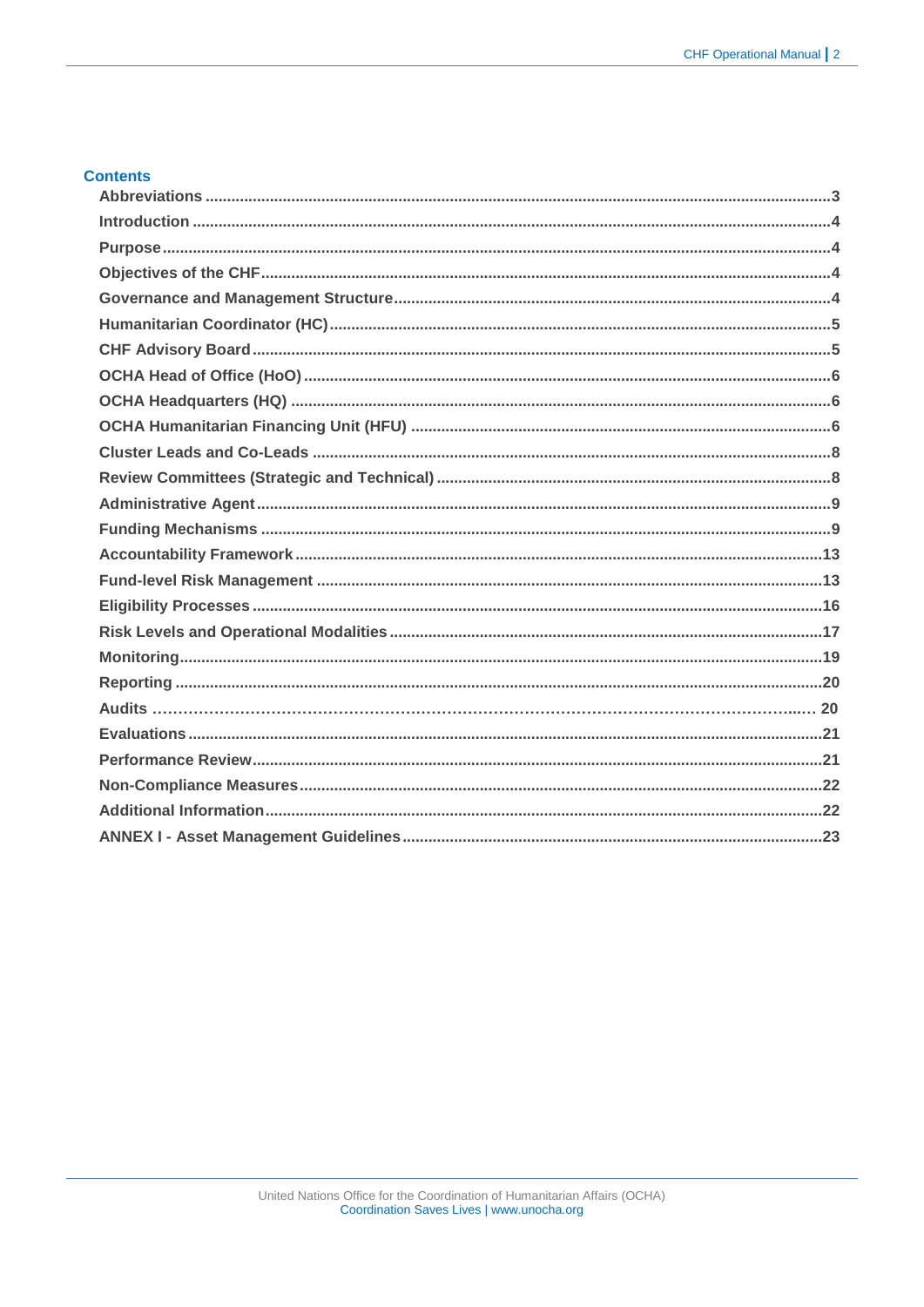# <span id="page-2-0"></span>**Abbreviations**

| CHF  | Common Humanitarian Fund                            |
|------|-----------------------------------------------------|
| BOA  | Board of Auditors                                   |
| CBPF | Country-based Pooled Fund                           |
| CERF | Central Emergency Response Fund                     |
| ERC  | <b>Emergency Relief Coordinator</b>                 |
| FCS. | <b>Funding Coordination Section</b>                 |
| FTS  | <b>Financial Tracking Service</b>                   |
| GMS. | <b>Grant Management System</b>                      |
| HACT | Harmonised Approach for Cash Transfers              |
| НC   | Humanitarian Coordinator                            |
| нст  | Humanitarian Country Team                           |
| HFU  | Humanitarian Financing Unit                         |
| HQ.  | Headquarters                                        |
| HoO  | Head of Office                                      |
| HRP. | Humanitarian Response Plan                          |
| ICCT | Inter-Cluster Coordination Team                     |
| IPs. | <b>Implementing Partners</b>                        |
| IOM  | International Organisation for Migration            |
| M&R. | Monitoring and Reporting                            |
| MPTF | <b>Multi-Partner Trust Fund</b>                     |
| mou  | Memorandum of Understanding                         |
| NGO  | Non-Governmental Organisation                       |
| ОСНА | Office for the Coordination of Humanitarian Affairs |
| OIOS | Office of Internal Oversight Services               |
| PUNO | Participating United Nations Organisation           |
| SOPs | <b>Standard Operating Procedures</b>                |
|      |                                                     |

- SRC Strategic Review Committee
- TRC Technical Review Committee<br>UN United Nations
- **United Nations**
- UNDP United Nations Development Programme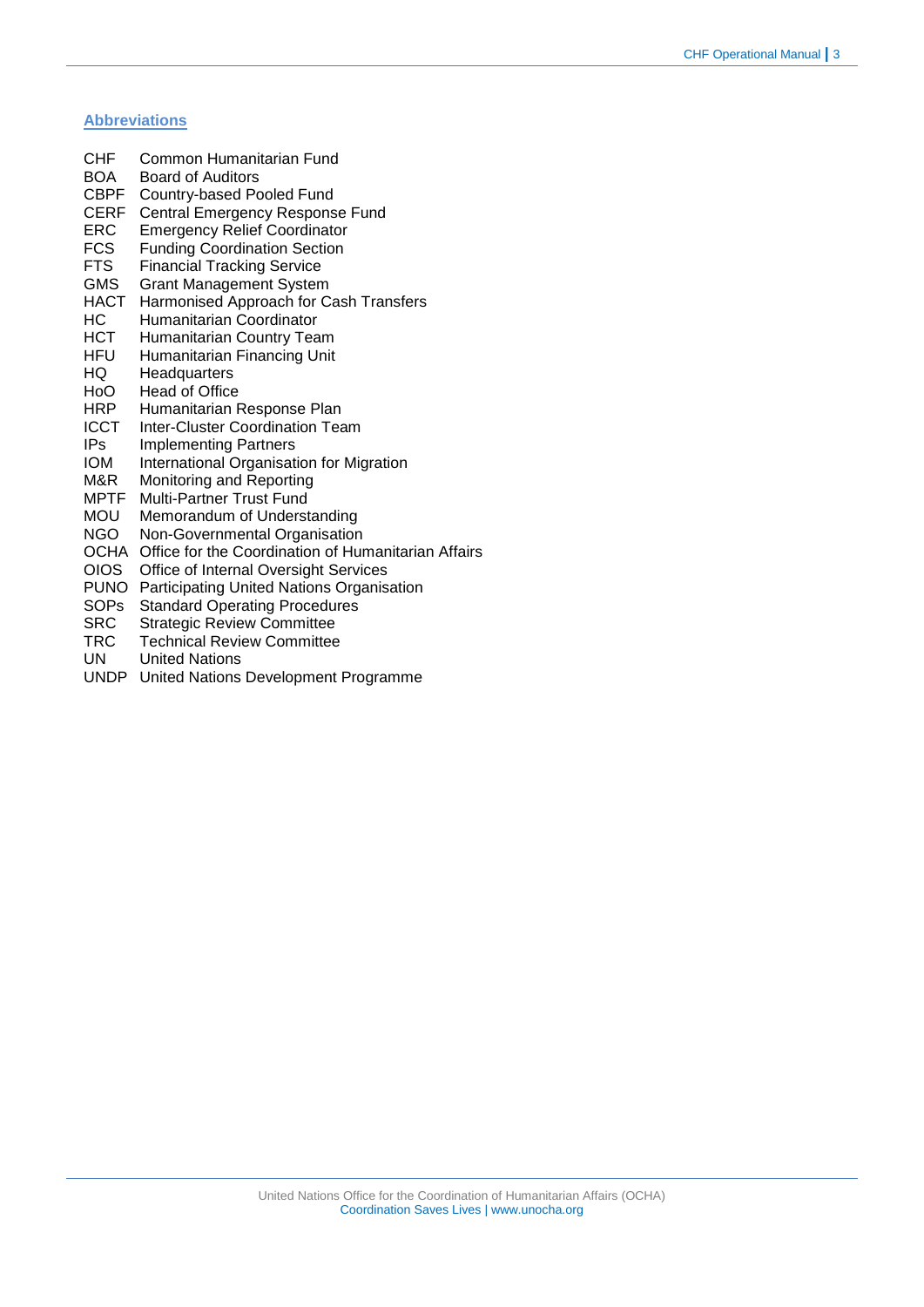#### <span id="page-3-0"></span>**Introduction**

1. The Operational Manual for the Common Humanitarian Fund (CHF) Afghanistan is issued by the Humanitarian Coordinator (HC) and endorsed by the Advisory Board to set the general direction and programmatic focus of the Afghanistan Humanitarian Fund (hereafter "CHF" or "the Fund").

2. The HC and the Advisory Board will revisit this Manual on an annual basis or as needed to adjust the general direction and programmatic focus of the Fund, thereby ensuring its relevance and effectiveness.

# <span id="page-3-1"></span>**Purpose**

3. The purpose of the CHF Operational Manual is to describe the governance arrangements, objectives, allocation modalities and accountability mechanisms of the Fund, as well as to detail the roles and responsibilities of the stakeholders involved.

4. Under the direction of the HC, the CHF aims to support the timely disbursement of funds to the most critical humanitarian needs as defined by the Humanitarian Response Plan (HRP). In this regard, this Manual provides guidance to implementing partners (IPs) and facilitates the role of the Office for the Coordination of Humanitarian Affairs (OCHA), members of the respective review teams, and cluster/sectoral experts.

5. The Operational Manual defines the country-specific regulations that govern the CHF. It is designed within the framework provided by the Operational Handbook for Country-Based Pooled Funds (CBPFs), which describes the global set of rules that apply to all CBPFs worldwide, and adapts specific aspects of these global guidelines to the humanitarian context in Afghanistan. Adherence to the guidance provided in the two documents is mandatory so as to ensure standard and transparent processes.

## <span id="page-3-2"></span>**Objectives of the CHF**

6. The CHF is primarily aligned to support the delivery of strategic humanitarian response identified under the HRP while retaining the flexibility to allocate funds to unforeseen events or special requirements. The CHF reinforces the leadership and coordination role of the HC by driving funding to needs-based priority sectors and geographic areas. The CHF also aims for a more inclusive approach by working with a variety of IPs in a complex operational environment. The CHF has the following main objectives:

- a. To promote needs-based assistance in accordance with humanitarian principles.
- b. To improve the relevance and coherence of humanitarian response by strategically funding assessed humanitarian action as identified in the HRP process.
- c. To strengthen coordination and leadership, primarily through the cluster system and function of the HC.
- d. To support and strengthen priority clusters and regional priorities in accordance with identified needs.

7. Further, the CHF aims to ensure that humanitarian needs are addressed in a collaborative manner, fostering cooperation and coordination within and between clusters and humanitarian organisations. As such, the CHF contributes to improving needs assessments, enhancing the HRP as the strategic planning document for humanitarian action, strengthening coordination mechanisms, in particular the cluster system, and improving accountability through enhanced monitoring and reporting.

8. Interventions supported by the CHF are to be consistent with the core humanitarian principles of humanity, neutrality, impartiality and independence.

#### <span id="page-3-3"></span>**Governance and Management Structure**

9. The activities of the CHF are carried out under the overall stewardship of the HC, with support from an Advisory Board and an OCHA-led Humanitarian Financing Unit (HFU) fulfilling the CHF's secretariat functions. The CHF Advisory Board are chaired by the HC and welcome the senior-level participation of donors, United Nations (UN) organisations (in their capacity as cluster lead agencies), observers and representatives of Non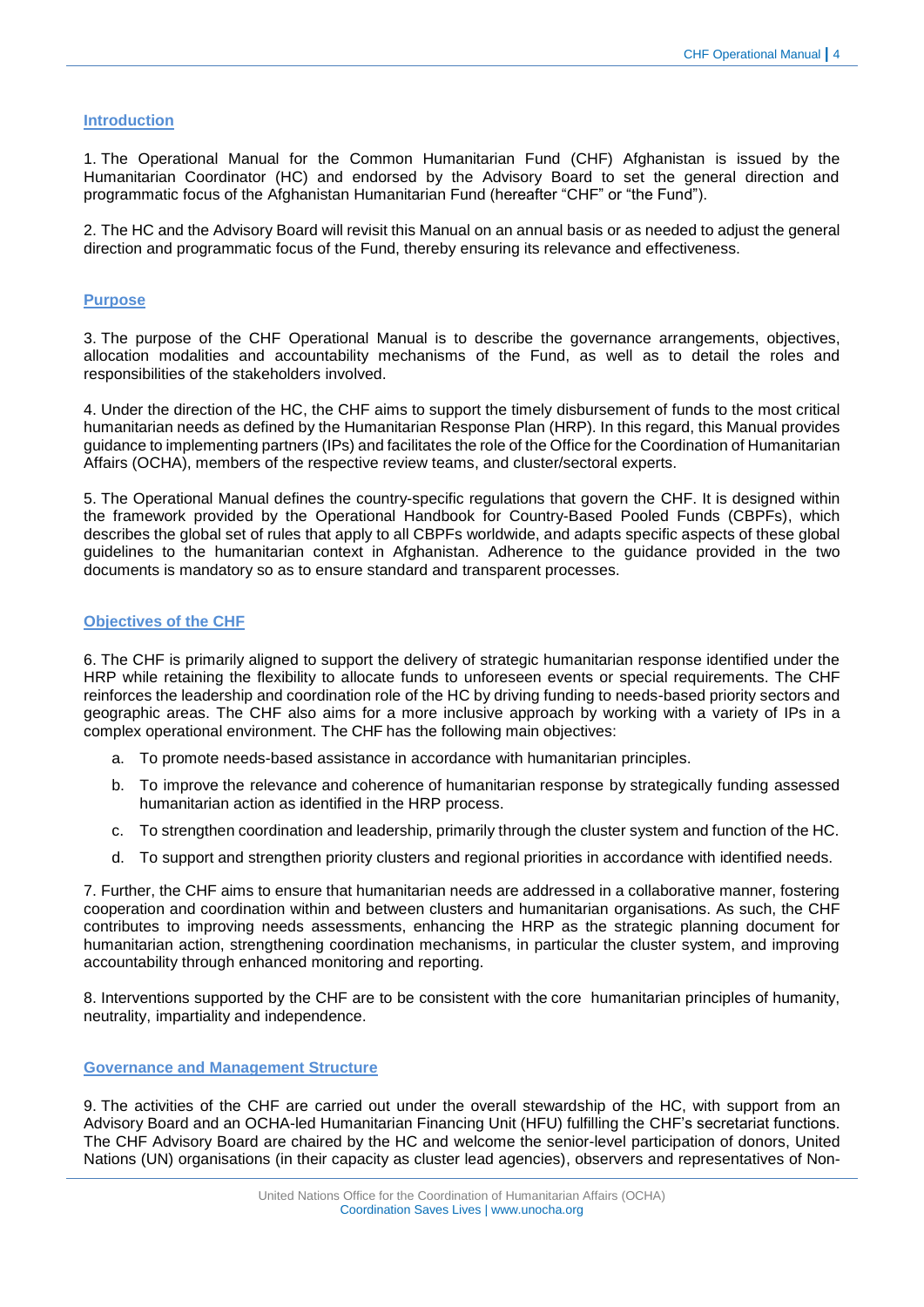Governmental Organisations (NGOs). All members are represented equally. Cluster coordinators play a key role in prioritisation, as well as project review at both a strategic and technical level.

## <span id="page-4-0"></span>**Humanitarian Coordinator (HC)**

10. The overall management of the Fund on behalf of the Emergency Relief Coordinator (ERC) rests with the HC, supported by an OCHA-led HFU and advised by the CHF Advisory Board. The key responsibilities of the HC are:

- Approves the CHF Operational Manual, which outlines the Fund's scope and objectives; programmatic focus; governance structures and membership; allocation modalities and processes; accountability mechanisms; and operational modalities;
- Chairs the Advisory Board and provides strategic direction for the Fund;
- Leads country-level resource mobilisation for the Fund supported by the Humanitarian Country Team (HCT), OCHA Country Office and in coordination with relevant OCHA entities at headquarters;
- Approves the use of and defines the strategic focus and amounts of fund allocations;
- Ensures that the Advisory Board and the review teams are functioning as per agreed terms of reference;
- Approves projects and initiates disbursement; this responsibility is exclusive to the HC and cannot be delegated. Funding decisions can be made at the discretion of the HC, without a recommendation from the Advisory Board, for circumstances which require an immediate response. In addition, the HC has the authority to overrule recommendations from the review teams;
- Ensures complementary use of CHF funding with other funding sources, including the Central Emergency Response Fund (CERF);
- **Leads the process of closing the CHF.**

# <span id="page-4-1"></span>**CHF Advisory Board**

11. The CHF Advisory Board supports the HC in developing an overall strategy and overseeing the performance of the Fund. It advises the HC on strategic and policy issues and ensure the views of donors, PUNOs, and the NGO community are represented. The Advisory Board is consulted in the development of allocation strategies and serves as a forum to share information on funding coverage to strengthen donor coordination. The Advisory Board also provides a forum for representatives and the HC to discuss funding priorities in line with the HRP, as well as unforeseen needs. The key functions of Advisory Board are:

- *Strategic focus and fund allocation:* The Advisory Board supports the HC in ensuring that the main objectives of the Fund are met. The Advisory Board reviews and advises the HC on strategic elements of the Fund such as the allocation strategies and the Operational Manual. The Advisory Board also advises on fund allocation to appropriate clusters and priorities. The Advisory Board shall advise the HC in setting funding targets and support resource mobilisation efforts.
- *Risk management:* The Advisory Board supports the HC and the OCHA Country Office in undertaking periodic risk analyses and reviewing a risk management plan of the Fund in accordance with the CHF Accountability Framework.
- *Eligibility and risk rating of NGOs*: The Advisory Board consults on the modalities of the eligibility process to be carried out by OCHA HFU. Following the assessment, the Advisory Board consults on the threshold for eligibility, as well as the risk rating of eligible NGOs in accordance with the CHF Accountability Framework.
- *Transparency:* The Advisory Board monitors CHF processes with the objective of ensuring that all stakeholders are treated fairly and that the management of the Fund abides by established policies.
- *Review of operational activities:* The Advisory Board monitors the operational performance of the Fund, providing advice to the HC.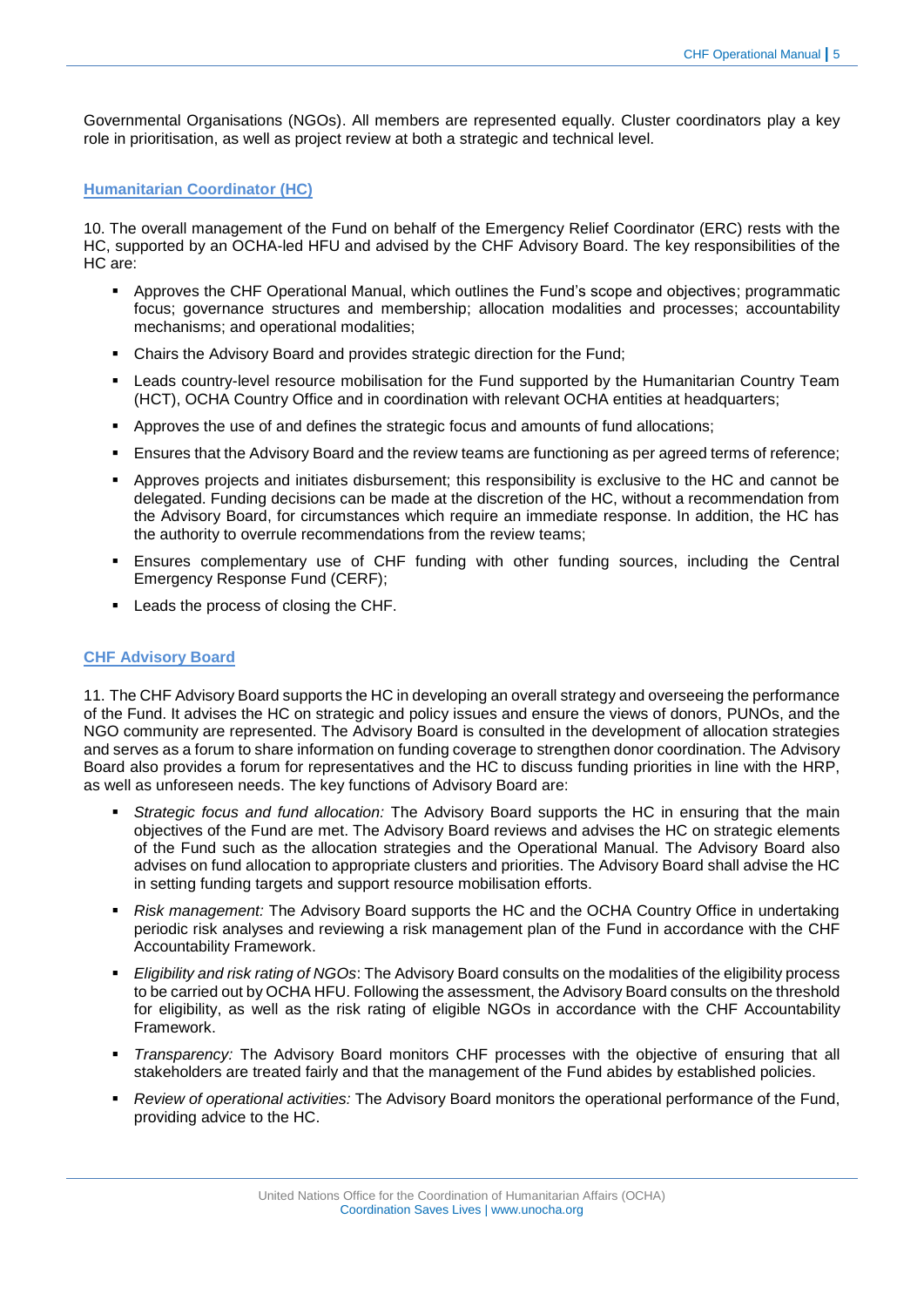12. Terms of Reference for the CHF Advisory Board, outlining membership requirements and rotational arrangements are available on the CHF website<sup>1</sup>.

# <span id="page-5-0"></span>**OCHA Head of Office (HoO)**

13. The OCHA Head of Office (HoO) is responsible for the effective management of the Fund in accordance with the Operational Handbook for CBPFs. The responsibilities of the HoO with respect to the CHF are to:

- Support and advise the HC on strategic issues and resource mobilisation;
- Supervise the OCHA HFU and ensure that the HFU is well integrated and coordinated with other units of the OCHA Country Office and sub-offices;
- Ensure that OCHA has the capacity to fulfil its accountability requirements, including risk management and minimum operational modalities;
- **Promote active involvement of existing coordination structures in CHF processes and ensure that the** Fund scope and objectives as outlined in the Operational Manual and/or allocation strategy papers are aligned with the HRP;
- Approve project no-cost extensions within the scope of the delegation of authority granted by the HC;
- Interface with headquarters on policy issues related to the CHF;
- Act as a permanent member of the AB.

# <span id="page-5-1"></span>**OCHA Headquarters (HQ)**

14. The OCHA Funding Coordination Section (FCS) in New York provides substantive support to OCHA Country Offices in managing pooled funds, ensuring harmonisation and standardisation of practices and procedures. FCS has four dedicated units that, while covering different responsibilities, work in concert to ensure that OCHA delivers on its core function of humanitarian financing:

- *Programmes and Operations*: Provides operational support to field offices managing pooled funds; ensures harmonisation and standardisation of procedures; monitors performance and reports on global performance of CBPFs.
- *Policy and Partnerships*: Engages in policy-related and cross-cutting issues in humanitarian financing; supports partnership with donors and other stakeholders; supports communication/information.
- *Oversight and Compliance*: Supports development of accountability and risk management frameworks at the UN system-wide level; works closely with fund managers in handling cases of fraud and misuse.
- *Finance*: Provides administrative and financial support functions; reviews grant agreements and financial aspects of partner proposals; signs grant agreement.

# <span id="page-5-2"></span>**OCHA Humanitarian Financing Unit (HFU)**

-

15. The HFU under the overall supervision of the OCHA HoO ensures adequate and efficient management of the CHF. OCHA also acts as the Managing Agent for NGO-implemented projects. In support of the HC and CHF Advisory Board, and with the assistance of relevant units at OCHA headquarters, the HFU undertakes the following tasks:

*16. Management of CHF operations and policy advice to the HC:*

- Advise the HC and OCHA HoO on fund strategies and any other policy matters related to CHF;
- Facilitate the development of the CHF scope and objectives and/or allocation strategy paper:

<sup>1</sup><https://docs.unocha.org/sites/dms/Afghanistan/CHF%20Afghanistan%20-%20ToR%20Advisory%20Board%20Membership.pdf>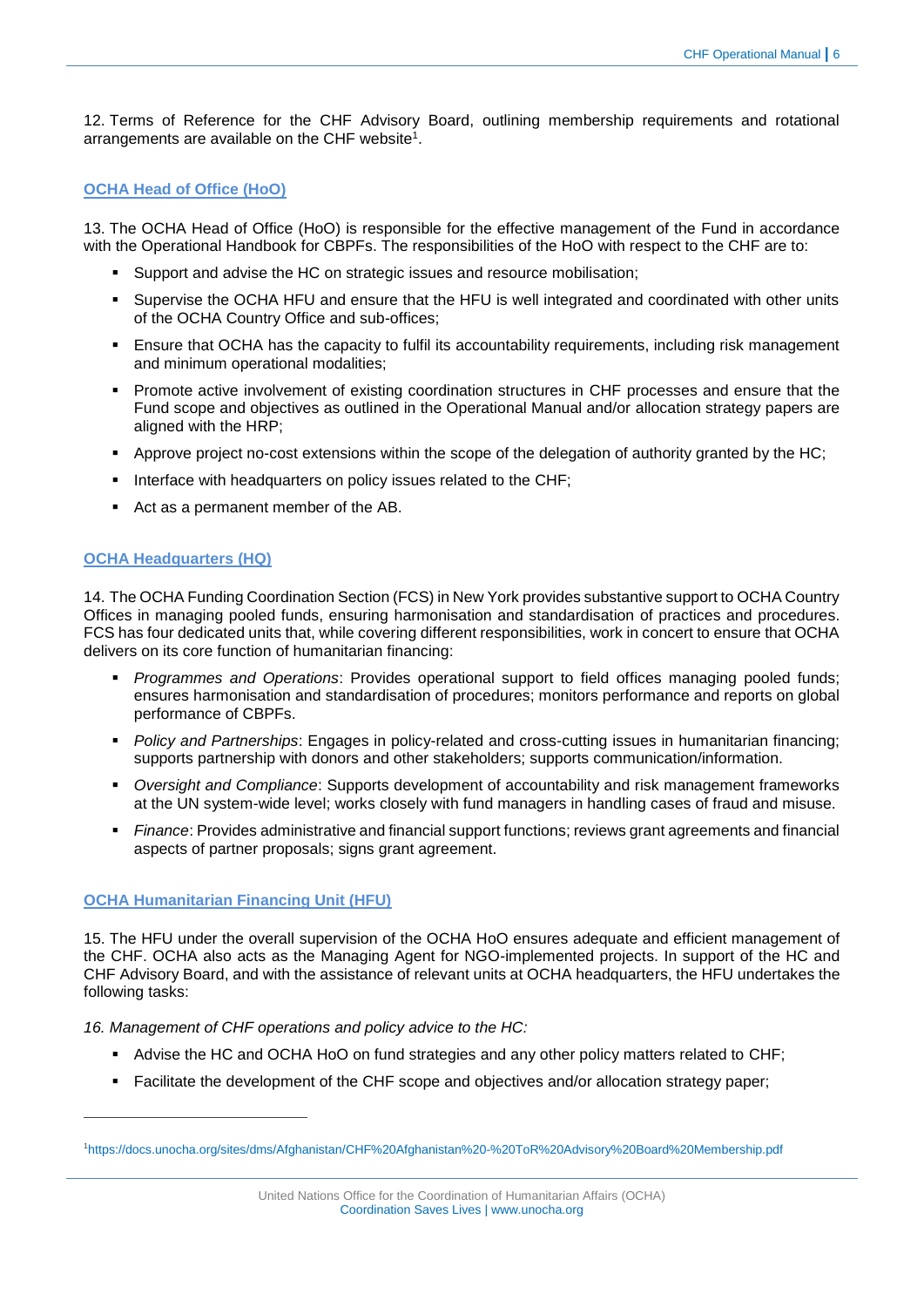- Ensure timely communication to partners on CHF standard allocation calendar of activities;
- Engage with CHF donors and coordinate with other humanitarian donors in the country;
- **Draft the resource mobilisation strategy and support its implementation in coordination with headquarters** resource mobilisation efforts;
- Support HC and HoO efforts to link the Fund with the Humanitarian Programme Cycle by promoting allocations in alignment with the HRPs;
- Provide technical advice to the HC and CHF Advisory Board on the allocation process, project implementation and monitoring;
- Support resource mobilisation for the CHF;
- Produce reports, analysis and other documents as necessary to support decision-making, coordination, communication and resource mobilisation activities;
- **Promote the complementary use of the CHF with funding from other sources, in particular the CERF;**
- Perform secretariat functions for the CHF Advisory Board;
- Facilitate public information sharing with all stakeholders.

## *17. Project Cycle Management:*

- Facilitate and train stakeholders on the use of the Grant Management System (GMS);
- Ensure compliance with processes, systems, templates and tools as defined in the Operational Handbook for CBPFs as well as CHF procedures;
- Provide support to all CHF recipients throughout the allocation process and promote a feedback system for continuous learning;
- Coordinate and facilitate all activities associated with the strategic review (project prioritisation);
- Coordinate and facilitate all activities associated with the technical review;
- Oversee project review and approval processes including administrative aspects of selected projects;
- **Ensure follow up of fund disbursement and refunding;**
- Ensure narrative and financial reporting compliance;
- Manage project revision requests (e.g. follow-up and support on budget revision, reprogramming, nocost extensions, etc.);
- **Provide oversight to the entire funding cycle from the opening of an allocation to closure of projects;**
- **Ensure Financial Tracking Service (FTS) reporting as required.**

#### *18. Implementation of the CHF Accountability Framework:*

- Support and advise the HC and OCHA HoO in the development and implementation of the Accountability Framework;
- Coordinate and develop systems for capacity and performance assessments, risk management, monitoring, and reporting on behalf of the HC;
- Ensure compliance with the minimum requirements described in the operational modalities of the Operational Handbook for CBPFs;
- Ensure compliance with audit requirements and follow up recommendations stemming from audits and monitoring findings;
- Facilitate periodic external evaluations in line with the global agreements on evaluation requirements for CBPFs;
- Compile the consolidated annual report of CHF operations.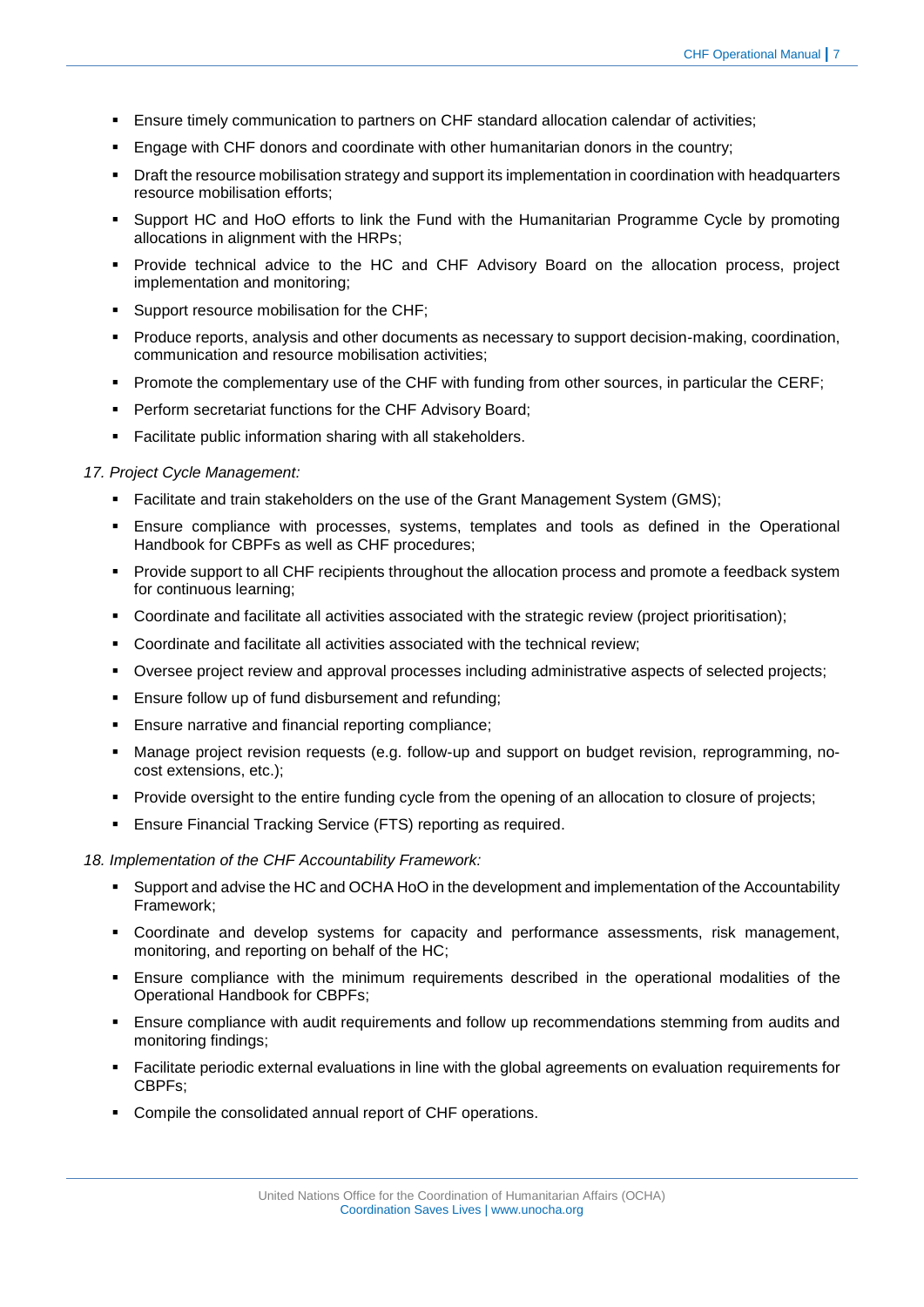## <span id="page-7-0"></span>**Cluster Leads and Co-Leads**

19. Cluster leads and co-leads support CHF processes at two levels: (i) at a *strategic level,* cluster leads ensure that there are linkages between the Fund, the HRP and cluster strategies; and (ii) at an *operational level,* cluster leads provide technical expertise to the process of project prioritisation and to the technical review of projects.

20. The Cluster leads and co-leads undertake the following activities in relation to the CHF:

- Facilitate all CHF related processes in consultation with cluster partners;
- Establish needs-based priorities for CHF funding in consultation with cluster partners;
- **Facilitate inter-cluster coordination;**
- Lead a process to transparently identify, review and recommend priority humanitarian projects for funding based on agreed overall cluster priorities and strategies and document these processes;
- Defend cluster strategies and proposal during CHF allocation rounds;
- Ensure quality and timely submissions of all related cluster materials;
- **Promote the systematic use of relevant Standard Indicators for projects:**
- Participate in field monitoring visits to support technical assessment of implemented projects according to the provisions of the accountability framework endorsed by the HC;
- Review and recommend revision requests when technical or strategic input is required;
- Train and build capacity of cluster partners (national and international) on CHF procedures.

#### <span id="page-7-1"></span>**Review Committees (Strategic and Technical)**

21. CHF allocations include two types of project review: 1) a *strategic review* of project proposals in relation to the allocation strategy paper determined by the HC and the Advisory Board, and 2) a *technical review* which assesses the technical soundness and quality of project proposals. Both reviews are discharged by respective review teams operating separately by sector/cluster.

22. Strategic Review Committees (SRCs) and Technical Review Committees (TRCs) are established by the Cluster Leads and Co-Leads on behalf of the HC, for each cluster to prioritize and review projects submitted for funding by NGOs and PUNOs to the CHF. Key functions of the Review Committees include:

- Review teams are established through a consultative process with a limited number of cluster members. The review teams, to the extent possible, have different compositions for each of their functions.
- When delivering the strategic function, the respective review team equitably represents the members of the cluster and be knowledgeable of humanitarian operations. The strategic review team assesses projects based on a criteria determined at the time of allocation development.
- When delivering the technical function, the respective review team is composed of a small group of technical experts to review project proposals. The technical review team provides in-depth technical comments to strengthen the proposal.
- Members of the review team involved in the technical review is selected based on demonstrated technical knowledge of the specific sector/cluster. A small group of experts allows for detailed deliberation on technical aspects of project proposals. Specialised advisors provide support and inputs to the technical review process.
- Members of the respective review teams are nominated from the active members of the relevant sectors/clusters. The teams ensure an equitable representation of UN and NGOs. OCHA supports review teams in discharging their functions.

**Strategic Review Committee (SRC)**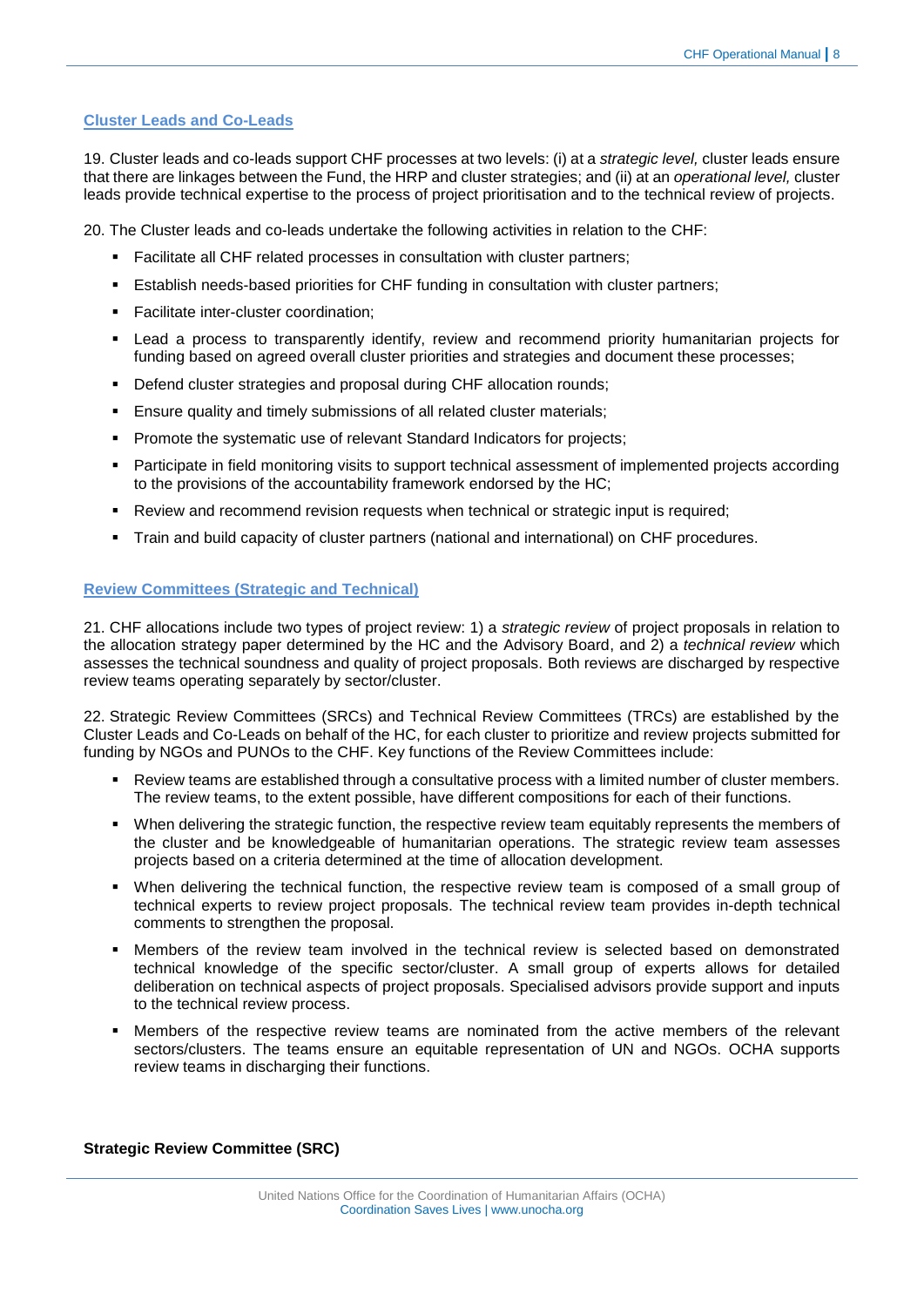23. For Standard Allocations, Strategic Review Committees are called by each cluster to review concept notes submitted by NGOs and PUNOs to the CHF. Cluster coordinators support the HFU in the process by identifying members and ensuring pertinent cluster information is available in a timely fashion to allow the SRC to deliver on its functions, including developing Score Cards and cluster specific criteria which are used to assess strategic relevance of concept notes.

24. For each cluster, the SRC shall consist of the following six (6) members:

- Cluster Coordinator (chair)
- One HFU representative (as process owner)
- One OCHA Cluster Coordination Unit representative
- One Cluster Lead Agency representative
- **Two NGO representatives**
- Observers (no inputs) or technical support personnel may attend the SRC upon coordination between the cluster and HFU.

# **Technical Review Committee (TRC)**

25. For Standard and Reserve Allocations, a Technical Review Committee is called by each cluster to review project proposals submitted to the CHF. Cluster Coordinators support the HFU in the process by identifying members and ensuring pertinent cluster information is available in a timely fashion to allow the TRC to fulfil its function. The TRC provides the technical advice on proposals, and analyses the feasibility and relevance of proposed project activities within the context of relevant cluster criteria and the HRP. The HFU representatives within the TRC also ensure that comments on the budget are given as part of the TRC feedback.

26. For each cluster, the TRC shall consist of the following six (6) members:

- **-** Cluster Coordinator (chair)
- Two HFU representatives for Program and Finance (as process owners)
- One Cluster Lead Agency representative
- **Two NGO representatives**
- UN and NGO representatives are experts in the thematic areas covered by the project proposals and they differ from the members who have attended the SRCs.

# <span id="page-8-0"></span>**Administrative Agent**

27. The Multi-Partner Trust Fund (MPTF) Office of the United Nations Development Programme (UNDP), in its capacity as the Administrative Agent of the CHF, undertakes the following functions:

- Organise signature of the Memorandum of Understanding (MoU) with the Participating United Nations Organisation (PUNOs), and the Standard Administrative Arrangements with donors;
- **Receive, administrate and manage contributions received from Donors:**
- Disburse funds to the PUNOs and International Organisation for Migration (IOM) in accordance with the decisions of the HC;
- Provide periodic (annual and final) financial reports on the CHF Account to the HC, contributing donors, CHF Advisory Board and PUNOs;
- **Provide the HC, the Advisory Board and donors with the statements of donor commitments, deposits** and transfers and other financial information related to the CHF, available directly from the publicly accessible MPTF Office GATEWAY [\(http://mptf.undp.org\)](http://mptf.undp.org/);
- Assist the HFU on CHF fund administration issues.

<span id="page-8-1"></span>**Funding Mechanisms** *Eligibility Criteria*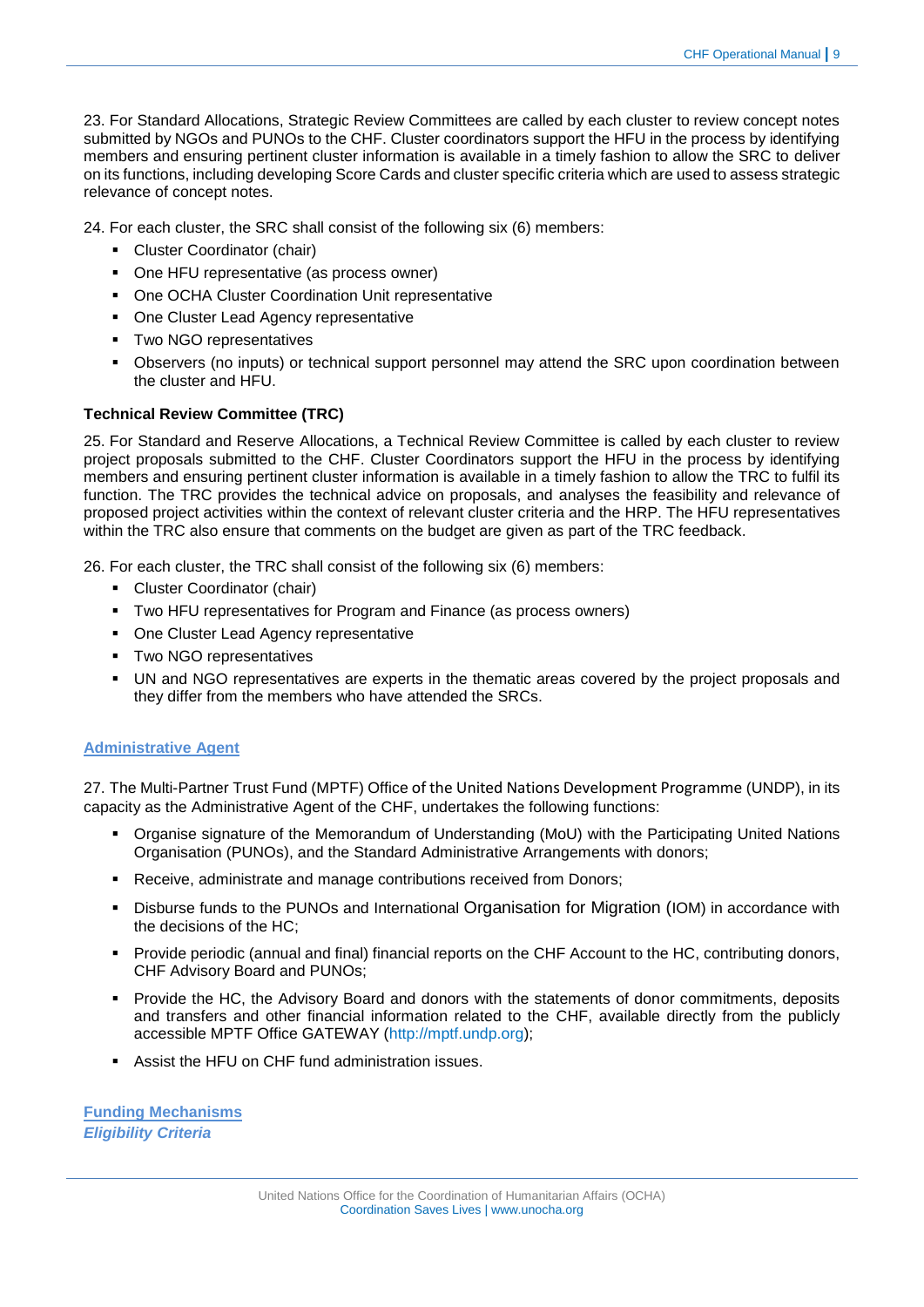28. Donor contributions to the CHF are utilised to fund projects carried out by PUNOs and the IOM, National and International NGOs and organisations of the Red Cross/Red Crescent movement.

29. In order to become eligible as partners, NGOs interested in applying for funding under the CHF have to participate in an eligibility process as outlined in the Accountability Framework, and PUNOs and IOM must sign the MoU.

## *Allocation Windows*

30. The allocation of funds under the CHF is determined by the HC. There are two allocation modalities:

- *Standard Allocation*: process through which most of the funds are allocated to ensure funding for priority projects is disbursed in line with the HRP. Twice a year, the standard allocation process is facilitated based on allocation strategy papers formulated under the leadership of the HC.
- *Reserve Allocation*: (also referred to as the CHF Reserve) process used for the rapid and flexible allocation of funds in the event of unforeseen emergencies or to address strategic humanitarian needs. It accommodates so-called 'special allocations' which are responses to specific humanitarian situations or strategic needs necessitating a coordinated response, albeit outside the Standard Allocations.
- 31. Key requirements for funds allocated through the Reserve in case of emergencies are:
	- a. The project constitutes an emergency humanitarian response to an unforeseen disaster.
	- b. The project will remedy, mitigate or avert direct loss of life, physical and psychological harm or threats to a population or group and/or protect their dignity. This may include common humanitarian services that are necessary to enable life-saving activities and inter-agency assessments in case of sudden onset disasters.

The project cycle management process for the CHF is done through an online platform allowing for better management and institutional memory: [https://chfafghanistan.unocha.org](https://chfafghanistan.unocha.org/)

#### *Standard Allocation Process*

32. The Standard Allocation process involves close consultation with the Inter-Cluster Coordination Team (ICCT), HCT, cluster members and other relevant partners. The final allocation decision is made by the HC after consultations with the CHF Advisory Board. Prior to each standard allocation round, the HFU prepares an allocation strategy paper together with a timeline. The allocation strategy paper includes information on: (i) total amount to be allocated by sector; (ii) humanitarian priorities; (iii) criteria for project prioritisation; (iv) timeline.

33. Two Standard Allocation Strategies are expected annually. The timing of allocation rounds throughout the Standard Allocation process is aligned with the HRP cycles (annual and mid-year review) and other in-country humanitarian assistance delivery mechanisms taking into consideration seasonal factors (winter, fighting and/or flooding seasons).

# *Table 1 - Standard Allocations 5 Step Process*

| <b>Strategy</b><br>Step 2   | (ii) humanitarian priorities; (iii) criteria for project<br>prioritisation; (iv) timeline<br>1.3 After the final allocation strategy is approved by the<br>HC, the HFU prepares an allocation strategy paper<br>together with a timeline for official release.<br>2.1 Eligible partner organisations submit concept notes<br>using the CHF GMS. | $*$ AB<br>*HFU<br>*Eligible | 1 Working Day<br>10 Working |
|-----------------------------|-------------------------------------------------------------------------------------------------------------------------------------------------------------------------------------------------------------------------------------------------------------------------------------------------------------------------------------------------|-----------------------------|-----------------------------|
| Step 1<br><b>Allocation</b> | Board and the HC.<br>1.2 The Allocation Strategy documents are reviewed and<br>endorsed by the HC and CHF Advisory Board.<br>Includes: (i) total amount to be allocated by sector;                                                                                                                                                              | *HFU<br>$*$ HC              |                             |
|                             | 1.1 The consultation process at regional and national<br>levels with OCHA and cluster members identifies the<br>priorities to be considered by the CHF Advisory                                                                                                                                                                                 | *HCT<br>*ICCT               |                             |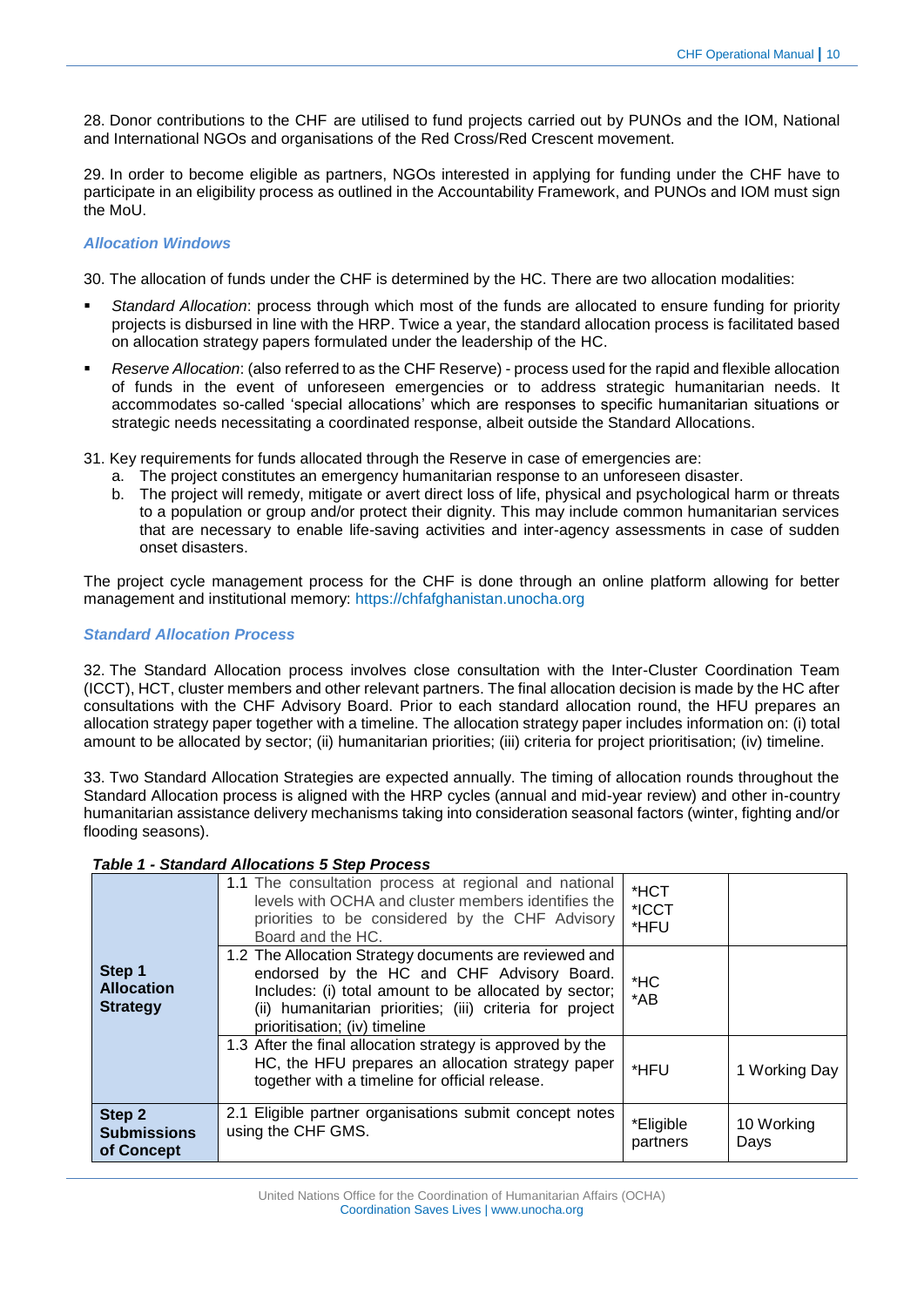| <b>Notes and</b><br><b>Strategic</b><br><b>Reviews</b>               |                                                                                                                                                                                                                                                                                                                             |                                             | $(+ 11$ Working<br>Days)                    |  |
|----------------------------------------------------------------------|-----------------------------------------------------------------------------------------------------------------------------------------------------------------------------------------------------------------------------------------------------------------------------------------------------------------------------|---------------------------------------------|---------------------------------------------|--|
|                                                                      | 2.2 Cluster Coordinators prepare and equip the SRCs by<br>establishing review criteria, finalising the strategic score<br>cards and nominating representatives.                                                                                                                                                             | *HFU<br>*Cluster<br>coordinators            | 5 Days<br>(+16 Working                      |  |
|                                                                      | 2.3 HFU and Cluster Coordinators schedule SRC<br>meetings to review, rank and recommend concept notes<br>in line with the Allocation Strategy.                                                                                                                                                                              | *HFU<br>*Cluster<br>coordinators            | Days)                                       |  |
|                                                                      | 2.4 Cluster Coordinators present their Cluster Allocation<br>Proposal, consisting of the list of concept notes to the<br>Advisory Board chaired by HC. The presentation<br>summarises the expected outcomes/results of the<br>recommended projects and their link to the priorities<br>outlined in the Allocation Strategy. | $*$ AB<br>*Cluster<br>coordinators<br>*HFU  | 2 Working<br>Days<br>(+18 Working           |  |
|                                                                      | 2.5 HFU communicates to partners the HC's decision on<br>recommended concept notes through the GMS.                                                                                                                                                                                                                         | *HFU                                        | Days)                                       |  |
|                                                                      |                                                                                                                                                                                                                                                                                                                             |                                             |                                             |  |
|                                                                      | Eligible partner organisations submit<br>3.1<br>project<br>proposals through the GMS.                                                                                                                                                                                                                                       | *Eligible<br>partners                       | 7 Working<br>Days<br>(+25 Working<br>Days)  |  |
| Step 3<br><b>Technical and</b><br><b>Financial</b><br><b>Reviews</b> | 3.2 HFU and Cluster Coordinators schedule TRC<br>meetings to review project proposals.                                                                                                                                                                                                                                      | *HFU<br>*Cluster<br>coordinators            |                                             |  |
|                                                                      | 3.3 OCHA FCS Finance Unit conducts a financial review<br>of project proposals (as part of the technical review).                                                                                                                                                                                                            | *OCHA FCS<br>Finance                        | 10 Working<br>Days<br>(+35 Working<br>Days) |  |
|                                                                      | 3.4 Partners address comments to both technical and<br>financial reviews.                                                                                                                                                                                                                                                   | *HFU<br>*Partners                           |                                             |  |
|                                                                      | 4.1 The HC decides whether or not to approve finalised                                                                                                                                                                                                                                                                      |                                             |                                             |  |
|                                                                      | project proposals.                                                                                                                                                                                                                                                                                                          | *HFU<br>*HC                                 |                                             |  |
| Step 4<br><b>Final Approval</b>                                      | 4.2 HFU prepares the CHF Allocation Letter(s), Grant<br>Agreement(s) (for NGOs only) and the Fund Transfer<br>Request(s) for HC's signature formalising the project<br>approval process.                                                                                                                                    | *HFU<br>$*$ HC                              | 5 Working<br>Days<br>(+40 Working<br>Days)  |  |
|                                                                      | 4.3 OCHA FCS Finance signs Grant Agreements.                                                                                                                                                                                                                                                                                | *OCHA FCS<br>Finance                        |                                             |  |
|                                                                      |                                                                                                                                                                                                                                                                                                                             |                                             |                                             |  |
| Step 5<br><b>Disbursement</b>                                        | 5.1 Following signatures, funds are disbursed to partners<br>from the MPTF and OCHA (in tranches to NGOs).                                                                                                                                                                                                                  | 10 Working<br>Days<br>(+50 Working<br>Days) |                                             |  |
| 50 Working Days                                                      |                                                                                                                                                                                                                                                                                                                             |                                             |                                             |  |
|                                                                      |                                                                                                                                                                                                                                                                                                                             |                                             |                                             |  |

*Reserve Allocation Process*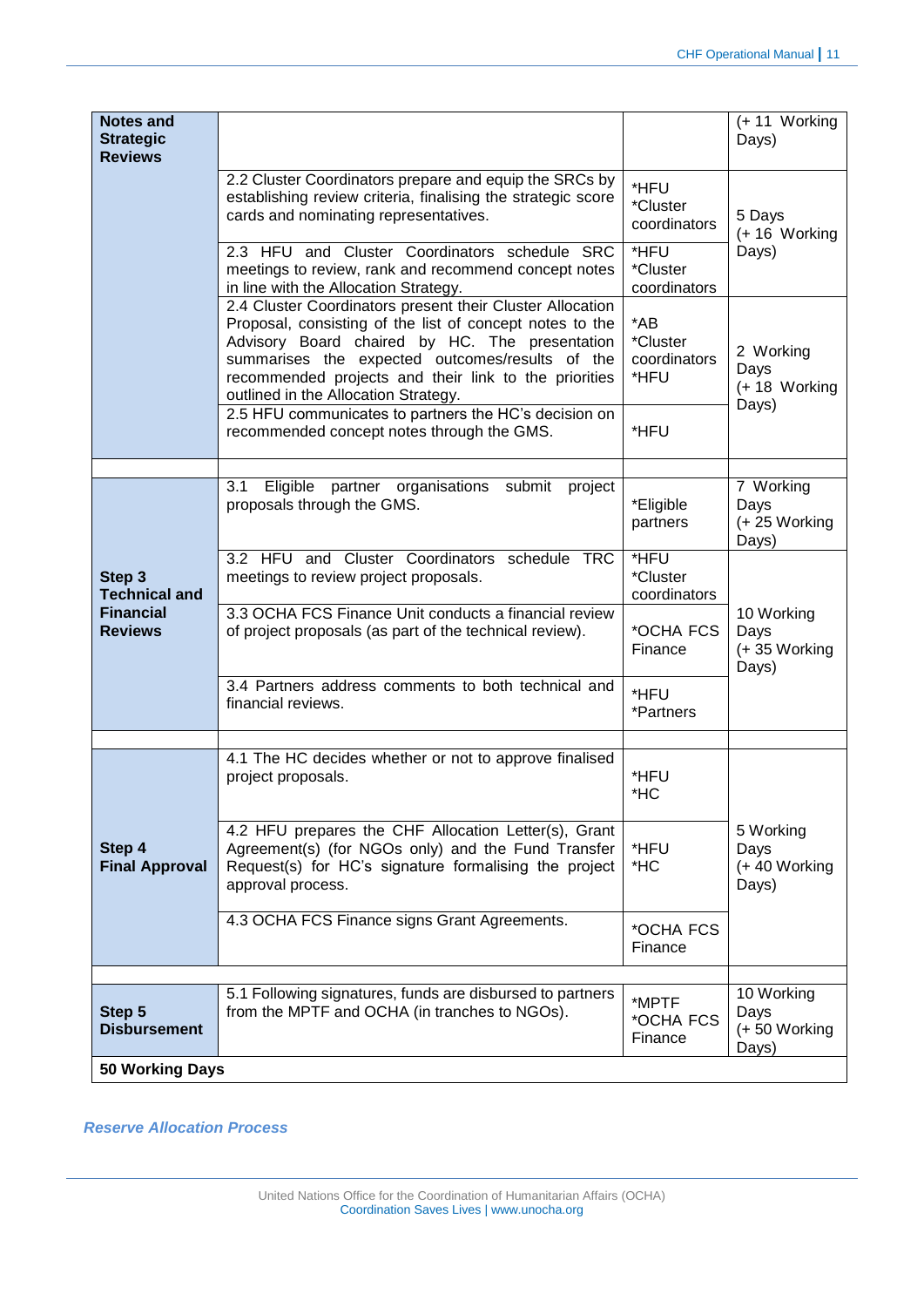34. The Reserve Allocation is primarily intended on supporting rapid response projects which are developed during the first phase of a new emergency and before mainstream responses come on line. The Reserve shall also be used on a case by case basis, to enable the HC to respond to critical funding gaps or non-emergency related projects considered to be of strategic importance for the humanitarian response in country.

35. No specific percentage of funds is allocated for the Reserve. Instead, a decision is made by the HC, in consultation with the Advisory Board, determining what amount of funds should be set aside. These funds, not programmed during the Standard Allocation, constitute the Reserve.

| Step 1<br><b>Allocation</b>               | 1.1 Following notification of an emergency or specific<br>gap/needs for humanitarian action and confirmation of<br>available funding, the HC launches a Reserve Allocation<br>Strategy.  | *HC<br>*HFU<br>*ICCT             |                                             |  |  |  |
|-------------------------------------------|------------------------------------------------------------------------------------------------------------------------------------------------------------------------------------------|----------------------------------|---------------------------------------------|--|--|--|
| <b>Strategy</b>                           | 1.2 The Allocation Strategy, together with timeline and<br>annexes is officially released.                                                                                               | *HFU                             | 1 Working Day                               |  |  |  |
|                                           |                                                                                                                                                                                          |                                  |                                             |  |  |  |
|                                           | Eligible<br>partner organisations submit<br>2.1<br>project<br>proposals through the GMS.                                                                                                 | *Eligible<br>partners            | 5 Working<br>Days<br>(+6 Working<br>Days)   |  |  |  |
| Step <sub>2</sub><br><b>Technical and</b> | 2.2 HFU and Cluster Coordinators schedule TRC<br>meetings to review Project Proposals.                                                                                                   | *HFU<br>*Cluster<br>coordinators |                                             |  |  |  |
| <b>Financial</b><br><b>Reviews</b>        | 2.3 OCHA FCS Finance Unit conducts a financial review<br>of project proposals (as part of the technical review).                                                                         | *OCHA FCS<br>Finance             | 10 Working<br>Days<br>(+16 Working<br>Days) |  |  |  |
|                                           | 2.4 Partners address comments to both technical and<br>financial reviews.                                                                                                                | *HFU<br>*Partners                |                                             |  |  |  |
|                                           |                                                                                                                                                                                          |                                  |                                             |  |  |  |
| Step 3<br><b>Final Approval</b>           | 3.1 The HC decides whether or not to approve finalised<br>Project Proposals.                                                                                                             | *HFU<br>*HC                      | 4 Working<br>Days<br>(+20 Working<br>Days)  |  |  |  |
|                                           | 3.2 HFU prepares the CHF Allocation Letter(s), Grant<br>Agreement(s) (for NGOs only) and the Fund Transfer<br>Request(s) for HC's signature formalising the project<br>approval process. | *HFU<br>*HC                      |                                             |  |  |  |
|                                           | 3.3 OCHA FCS Finance signs Grant Agreements.                                                                                                                                             | *OCHA FCS<br>Finance             |                                             |  |  |  |
|                                           |                                                                                                                                                                                          |                                  |                                             |  |  |  |
| Step 4<br><b>Disbursement</b>             | 4.1 Following signatures, funds are disbursed to partners<br>from the MPTF and OCHA (in tranches to NGOs).                                                                               | *MPTF<br>*OCHA FCS<br>Finance    | 10 Working<br>Days<br>(+30 Working<br>Days) |  |  |  |
| <b>30 Working Days</b>                    |                                                                                                                                                                                          |                                  |                                             |  |  |  |

#### *Table 2 - Reserve Allocations 4 Step Process*

*Allocation Criteria*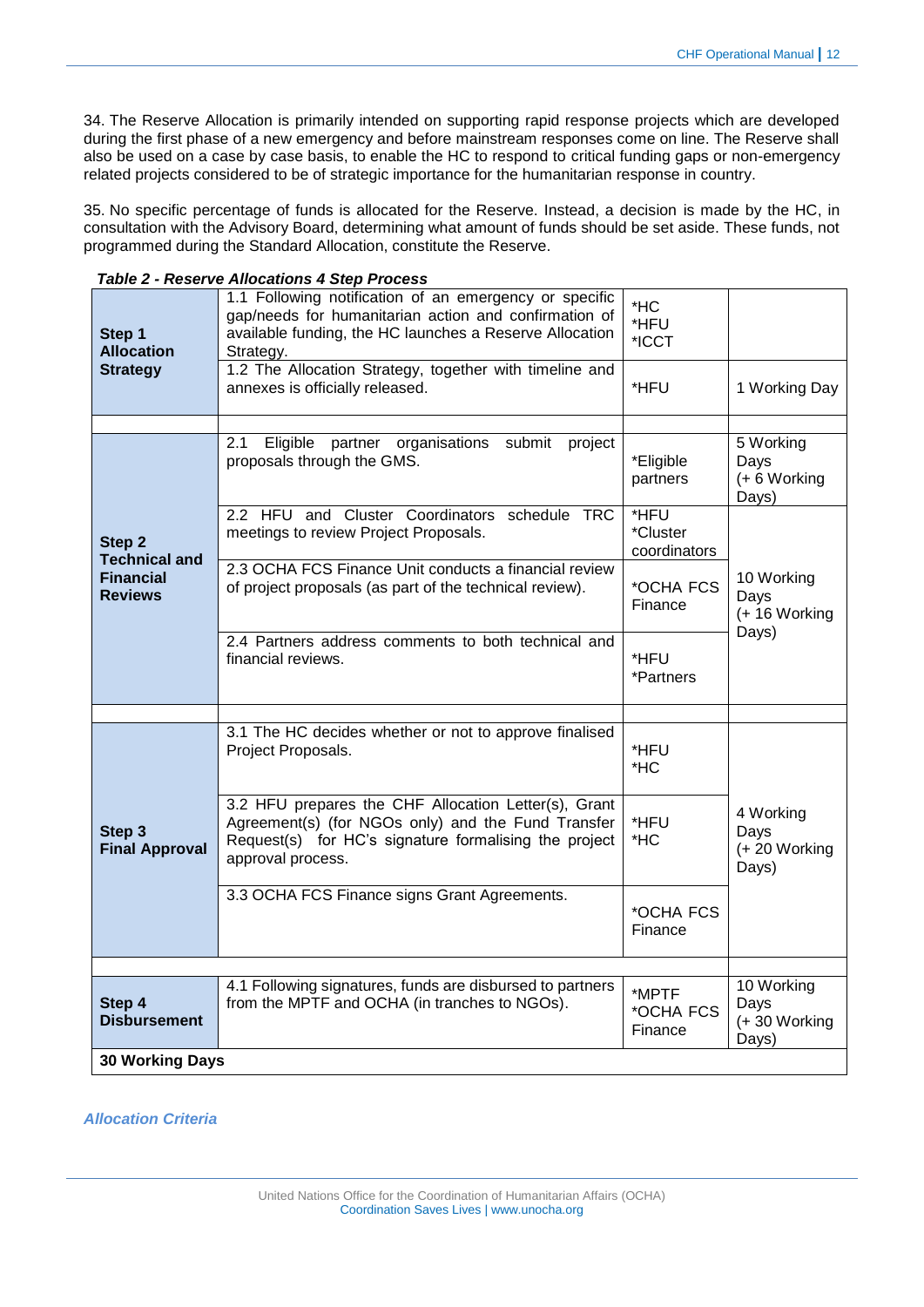36. The review and approval of project proposals is made in accordance with the programmatic framework and focus described above and on the basis of the following criteria:

- **Partner eligibility and capacity: verified through due diligence and capacity assessment processes;**
- *Access*: accessibility and/or physical presence in areas of operation;
- *Strategic relevance*: clear linkage to HRP strategic and cluster objectives, compliance with the terms of the call for proposals as described in the allocation strategy paper, and alignment of activities with areas of special focus of the Fund (projects outside of HRP can be considered under the Reserve allocation);
- *Needs-based*: the needs are explained and documented, and beneficiaries are clearly described;
- *Appropriateness*: the activities are adequate to respond to the identified needs;
- *Technical soundness and cost effectiveness*: the proposal meets technical requirements to implement the planned activities; the budget is fair, proportionate in relation to the context, and adequate to achieve the stated objectives;
- *Risk management*: assumptions and risks are comprehensively and clearly spelled out, along with risk management strategies;
- *Monitoring and reporting*: a realistic monitoring and reporting strategy is developed in the proposal.

## <span id="page-12-0"></span>**Accountability Framework**

37. Accountability of the CHF is articulated on two levels: (i) the ability of the Fund to achieve its objectives as a humanitarian financing mechanism; and (ii) the ability of individual IPs to achieve expected project outputs and outcomes. The HC is responsible for establishing a process which produces high-quality allocation strategies, selects appropriate and qualified implementing partners, monitors implementation and verifies that reported results are genuine and match those of approved project agreements. This is captured in a logical framework of the application template that enables the HC to assess the results of the CHF in the short, medium and long term. Following project approval IPs are then ultimately responsible for project activities, project outputs and for reporting accurately on results.

38. As the level of operational, financial and reputational risks are considered to be substantial in Afghanistan; the CHF Accountability Framework is based on a comprehensive risk management model which aims to link principles of due diligence, capacity assessment and performance monitoring throughout the project cycle. The Accountability Framework is endorsed by the HC in consultation with the Advisory Board.

#### <span id="page-12-1"></span>**Fund-level Risk Management**

39. A number of strategic, programmatic, financial and management risks are inherent as part of the administration of any funding mechanism. It is therefore essential to have in place a risk management framework to assist the HC in making strategic decisions that maximise the ability of the CHF to achieve its objectives. This ensures that priority risks are mitigated, initially at the fund level, but also at the global level in the context of OCHA's corporate risk registry.

40. Risks in the context of the CHF are not limited to agencies that receive funding and implement projects. Risk management is closely related to strategy and covers the full range of risks that may affect the achievement of fund's objectives. OCHA has therefore developed a detailed *Risk Management Framework* that broadens the definition of risk beyond programmatic and financial risks associated with implementing partners, and identifies the key factors of risks faced by the Fund in the national context.

41. Based on the likelihood and potential impact of the risks identified, a heat map is developed that allows to classify risks and to highlight the most pressing ones. Based on the heat map, an action plan is developed to outline strategies to mitigate or prevent the risks faced by the Fund. The fund-level risk analysis clearly spells out residual risks to enable informed decision-making based on full knowledge of the potential consequences.

42. The fund-level risk analysis will be periodically reviewed depending on the changing circumstances. OCHA will periodically update the Advisory Board on the implementation progress of the risk treatment actions that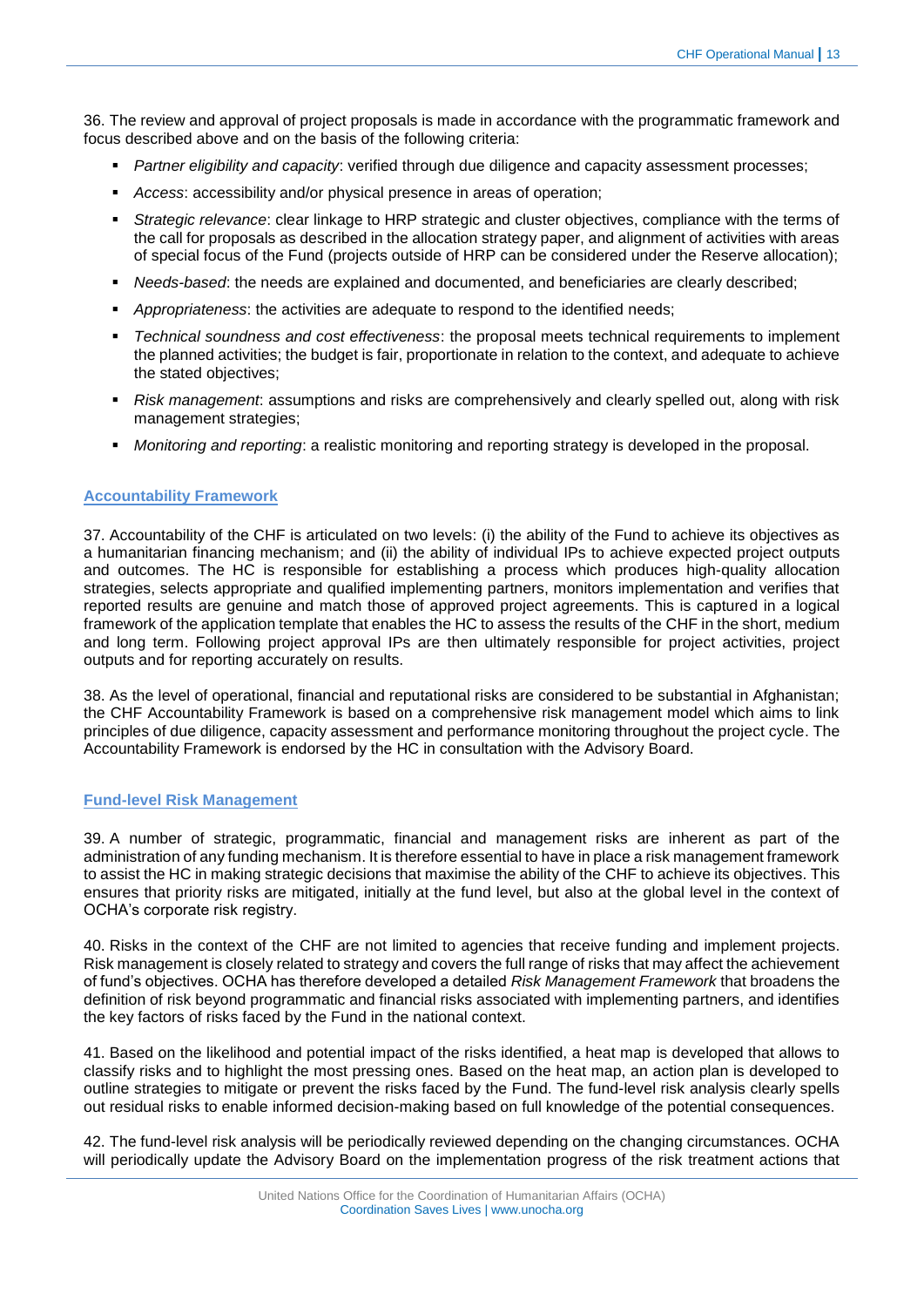have been taken. The Advisory Board will advise the HC accordingly on assessment of the critical risks and outstanding action plans.

| <b>Table 3 - CHF Risk Analysis and Mitigation Matrix</b> |  |
|----------------------------------------------------------|--|
|----------------------------------------------------------|--|

| <b>Risk</b><br>(From most to least)<br>critical)                                                                                                                                            | <b>Likelihood</b> | <b>Impact</b>     | <b>Mitigation Strategy</b>                                                                                                                                                                                                                                                                                                                                                                                                                                                                                                                                                                                                                                             | <b>Timeframe</b><br><b>Action</b><br><b>Owners</b> |                                                                              |  |
|---------------------------------------------------------------------------------------------------------------------------------------------------------------------------------------------|-------------------|-------------------|------------------------------------------------------------------------------------------------------------------------------------------------------------------------------------------------------------------------------------------------------------------------------------------------------------------------------------------------------------------------------------------------------------------------------------------------------------------------------------------------------------------------------------------------------------------------------------------------------------------------------------------------------------------------|----------------------------------------------------|------------------------------------------------------------------------------|--|
| <b>Risk category: Coordination &amp; Partnerships</b>                                                                                                                                       |                   |                   |                                                                                                                                                                                                                                                                                                                                                                                                                                                                                                                                                                                                                                                                        |                                                    |                                                                              |  |
| Risk (1) Limited<br>number of national<br><b>NGOs who can meet</b><br>eligibility process<br>requirements                                                                                   | Almost<br>certain | Moderate          | Reduce/Accept<br>Review Due Diligence tool process and<br>a)<br>scoring to better reflect capacity of local<br>actors<br>b)<br>Draft an NGO Participation Paper focusing<br>on national NGOs working in priority<br>sectors/locations outlining opportunities<br>and challenges with recommendations<br>Advocate with donors/agencies to support<br>C)<br>capacity development initiatives<br>Support ACBAR in NGO<br>d)<br>twinning<br>programme<br>Support small scale capacity<br>building<br>e)<br>linked<br>activities<br>to<br><b>CHF</b><br>project<br>development (PCM)<br>Sub-contracting through eligible NGOs and<br>f)<br>PUNOs is possible and encourages | Q2 2015 -<br>onwards                               | <b>OCHA</b><br>НC<br>AB<br>$\bullet$<br><b>ACBAR</b>                         |  |
| Risk category: Strategic & Programmatic                                                                                                                                                     |                   |                   |                                                                                                                                                                                                                                                                                                                                                                                                                                                                                                                                                                                                                                                                        |                                                    |                                                                              |  |
| Risk (2) Lack of<br>sustainability of CHF<br>funded operations and<br>long-term outcomes as<br>a result of the poor<br>linkages with<br>development<br>programming/exit<br>strategy         | Likely            | Major             | Reduce/Accept<br>Consider multi-year funding of CHF<br>a)<br>projects, implications and impact<br>Inclusion of sustainability and<br>b)<br>exit<br>strategies as part of project review process<br>Clusters to present LRRD as part of the<br>C)<br>allocation strategies<br>Clusters to work with CHF partners in<br>d)<br>with<br>development<br>building<br>linkages<br>programmes or exit strategies                                                                                                                                                                                                                                                               | Allocation<br><b>Strategies</b>                    | <b>OCHA</b><br>AB<br>$\bullet$<br><b>HCT</b><br>$\bullet$<br><b>Clusters</b> |  |
| <b>Risk category: Financial &amp; Accountability</b>                                                                                                                                        |                   |                   |                                                                                                                                                                                                                                                                                                                                                                                                                                                                                                                                                                                                                                                                        |                                                    |                                                                              |  |
| <b>Risk (3) Limited OCHA</b><br>capacity in monitoring<br><b>NGO partner</b><br>organisations due to<br>access constraints,<br>limited technical<br>expertise and human<br><b>resources</b> | Likely            | Major             | Reduce/Transfer<br>OCHA staff to take part in comprehensive<br>a)<br>training programme on M&R<br>Develop alternative monitoring tools or<br>b)<br>modalities<br>Evaluate options for $3rd$ party monitoring<br>C)<br>Develop access strategy<br>d)<br>based on<br>monitoring criticality<br>Recruit technical experts within HFU as<br>e)<br>needed<br>f)<br>Advocate for participation of cluster<br>agencies in monitoring                                                                                                                                                                                                                                          | Ongoing in<br>2015                                 | <b>OCHA</b><br>AB<br><b>Clusters</b>                                         |  |
| <b>Risk Category: Coordination &amp; Partnerships</b>                                                                                                                                       |                   |                   |                                                                                                                                                                                                                                                                                                                                                                                                                                                                                                                                                                                                                                                                        |                                                    |                                                                              |  |
| Risk (4) Lack of clear<br>tools, information,<br>capacity and time<br>allocated to ensure an<br>effective and efficient<br>review of proposals<br>leading to poor quality<br>programming    | Likely            | Major             | Reduce/Avoid<br>Develop tools and share best practices and<br>a)<br>lessons learned<br>Provide clear guidelines and tools for the<br>b)<br>vetting process of proposals<br>Work with clusters<br>addressing<br>C)<br>on<br>deficiencies in review process<br>Support partners through development of<br>d)<br>standard log frames and indicators                                                                                                                                                                                                                                                                                                                       | Allocation<br>Timelines                            | <b>OCHA</b><br>Cluster<br><b>Review</b><br>Committees                        |  |
| Risk category: Governance & Fund Management                                                                                                                                                 |                   |                   |                                                                                                                                                                                                                                                                                                                                                                                                                                                                                                                                                                                                                                                                        |                                                    |                                                                              |  |
| Risk (5) Lack of<br>sufficient human and<br>financial resources<br>within OCHA to<br>discharge the<br><b>Managing Agent</b><br>function at country and<br><b>HQ levels</b>                  | Possible          | Almost<br>certain | Reduce/Avoid<br>OCHA HFU proposal & budget developed<br>a)<br>and approved<br>Recruitment process for key positions to be<br>b)<br>prioritised<br>OCHA HQ to review internal capacity to<br>C)<br>support (finance)<br>OCHA to support capacity<br>d)<br>building<br>initiatives for national staff members of the<br><b>HFU</b>                                                                                                                                                                                                                                                                                                                                       | Jan-March<br>2015                                  | HС<br>AB<br><b>OCHA</b>                                                      |  |

United Nations Office for the Coordination of Humanitarian Affairs (OCHA) Coordination Saves Lives | www.unocha.org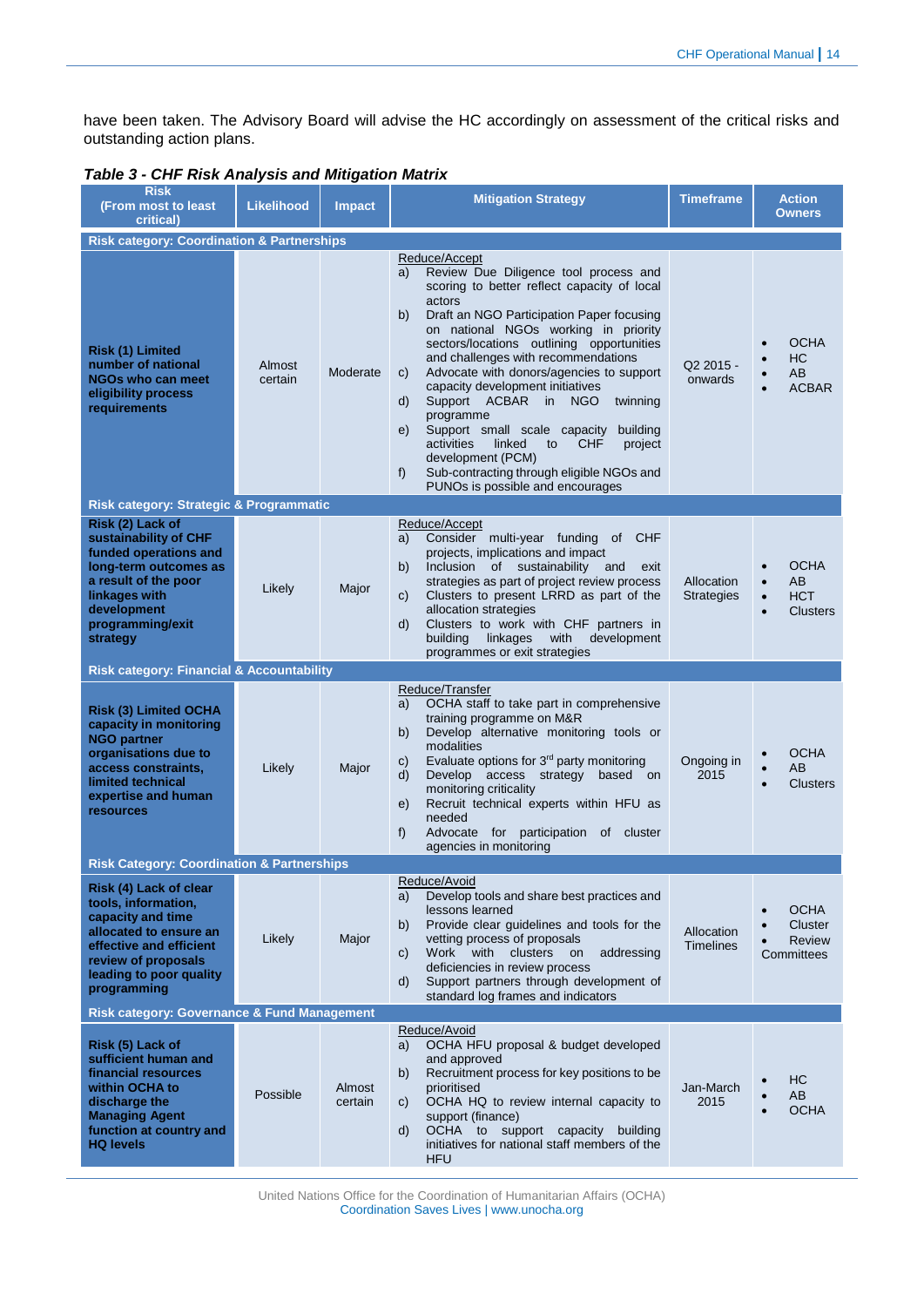| <b>Risk Category: Governance &amp; Fund Management</b>                                                                                                                                          |                 |                  |                                                                                                                                                                                                                                                                                                                                                                                                                                                                                                                                                                                     |                 |                                                                 |  |  |
|-------------------------------------------------------------------------------------------------------------------------------------------------------------------------------------------------|-----------------|------------------|-------------------------------------------------------------------------------------------------------------------------------------------------------------------------------------------------------------------------------------------------------------------------------------------------------------------------------------------------------------------------------------------------------------------------------------------------------------------------------------------------------------------------------------------------------------------------------------|-----------------|-----------------------------------------------------------------|--|--|
| <b>Risk (6) Limited donor</b><br>base and interest<br>results in a lower<br>capacity of the CHF to<br>act as a strategic tool,<br>strengthen HC<br>leadership and support<br>the SRP priorities | <b>Unlikely</b> | Catastro<br>phic | Reduce<br>Develop a resource mobilization strategy<br>a)<br>focusing on CHF requirements<br>Strong engagement with donors and<br>b)<br>communication in HCT and with AB<br>Support to resource mobilisation strategy<br>$\mathsf{C}$<br>with development of key messages and<br>information products, and OCHA HQ<br>support with donor capitals                                                                                                                                                                                                                                    | $Q1-Q3$<br>2015 | <b>OCHA</b><br>HC<br>AB                                         |  |  |
| <b>Risk Category: Hazards</b>                                                                                                                                                                   |                 |                  |                                                                                                                                                                                                                                                                                                                                                                                                                                                                                                                                                                                     |                 |                                                                 |  |  |
| Risk (7) Threats to<br>safety and security and<br>lack of access of<br>humanitarian workers<br>impacting partner<br>organisations and their<br>ability to deliver on<br>programme objectives    | Possible        | Catastro<br>phic | Avoid/Reduce<br>Promotion of the Saving Lives Together<br>a)<br>mechanism<br>Inclusion of security/safety section in<br>b)<br>proposal highlighting mitigation measures<br>Ensure best practices are reported on and<br>C)<br>shared<br>Support development of an access strategy<br>d)<br>within HCT                                                                                                                                                                                                                                                                               | Ongoing         | <b>OCHA</b><br>НC<br><b>HCT</b><br>AB                           |  |  |
| <b>Risk Category: Strategic &amp; Programmatic</b>                                                                                                                                              |                 |                  |                                                                                                                                                                                                                                                                                                                                                                                                                                                                                                                                                                                     |                 |                                                                 |  |  |
| Risk (9) Lack of clear<br>funding priorities as a<br>result of the limited<br>availability of sector<br>assessments,<br>information<br>management and<br>analysis, and poor<br>consultation     | Possible        | Major            | Reduce/Avoid<br><b>Use</b><br><b>CHF</b><br>a)<br>reinforce<br>information<br>to<br>management in support of stronger<br><b>HNO/SRP</b><br>Advocacy & support for comprehensive<br>b)<br>needs assessments<br>Develop a complementary consultation<br>C)<br>process in preparation of allocations<br>$\mathsf{d}$<br>Ensure<br>allocations<br>based<br>are<br>on<br>strategies,<br>documented<br>strong<br>available<br>coordination<br>process<br>and<br>resources                                                                                                                 | Ongoing         | <b>OCHA</b><br>$\bullet$<br><b>Clusters</b><br><b>HCT</b><br>AB |  |  |
| <b>Risk Category: Financial &amp; Accountability</b>                                                                                                                                            |                 |                  |                                                                                                                                                                                                                                                                                                                                                                                                                                                                                                                                                                                     |                 |                                                                 |  |  |
| <b>Risk (10) Limited ability</b><br>for OCHA to make use<br>of the results and<br>analysis of narrative<br>and financial reports,<br>audits and other<br>assurance<br>mechanisms                | Likely          | Major            | Reduce/Avoid<br>Development of a performance system<br>a)<br>ensuring review and use of reported results<br>and audit recommendations<br>b)<br>Systematic<br>follow<br>of<br><b>up</b><br>audit<br>recommendations with partners<br>and<br>against Capacity Assessment results<br>Inclusion of M&R officer as part of HFU<br>$\mathsf{C}$<br>structure<br>d)<br>Develop standard indicators in each<br>allocation strategy to support results based<br>monitoring<br>Allocations strategies to be based on<br>e)<br>review and approval of previous results in<br>each sector by AB | Ongoing         | <b>OCHA</b><br>AB<br><b>Clusters</b>                            |  |  |
| <b>Risk category: Financial &amp; Accountability</b>                                                                                                                                            |                 |                  |                                                                                                                                                                                                                                                                                                                                                                                                                                                                                                                                                                                     |                 |                                                                 |  |  |
| Risk (11) Limited<br>capacity to investigate<br>and address claims of<br>corruption/fraud                                                                                                       | Possible        | Major            | Reduce/Accept<br>a)<br>Support<br>implementation<br>οf<br>strong<br>accountability framework to reduce risk<br>Develop SOPs on investigation of<br>b)<br>fraud/corruption including steps to be taken<br>by IP & OCHA and guidance on fund<br>recovery<br>HFU to<br>build<br>internal<br>$\mathsf{C}$<br>capacity<br>to<br>receive/follow<br>claims<br><b>of</b><br><b>up</b><br>on<br>corruption/fraud                                                                                                                                                                             | Q2 2015         | <b>OCHA</b><br>AB                                               |  |  |
| <b>Risk category: Coordination &amp; Partnerships</b>                                                                                                                                           |                 |                  |                                                                                                                                                                                                                                                                                                                                                                                                                                                                                                                                                                                     |                 |                                                                 |  |  |
| Risk (12) Lack of<br>ownership by clusters<br>and cluster lead<br>agencies and<br>continuity/capacity to<br>effectively support the<br>CHF                                                      | Possible        | Major            | Reduce<br>HC to ensure sufficient resources are<br>a)<br>allocated towards cluster coordination<br>The cluster to establish an internal system<br>b)<br>that enable transfer of CHF knowledge,<br>thus ensure CHF business continuity within<br>the cluster.<br>Sensitisation workshops to be carried out<br>$\mathsf{C}$<br>on regular basis to cluster members                                                                                                                                                                                                                    | Ongoing         | HC<br><b>OCHA</b><br><b>Clusters</b><br>Cluster<br>agencies     |  |  |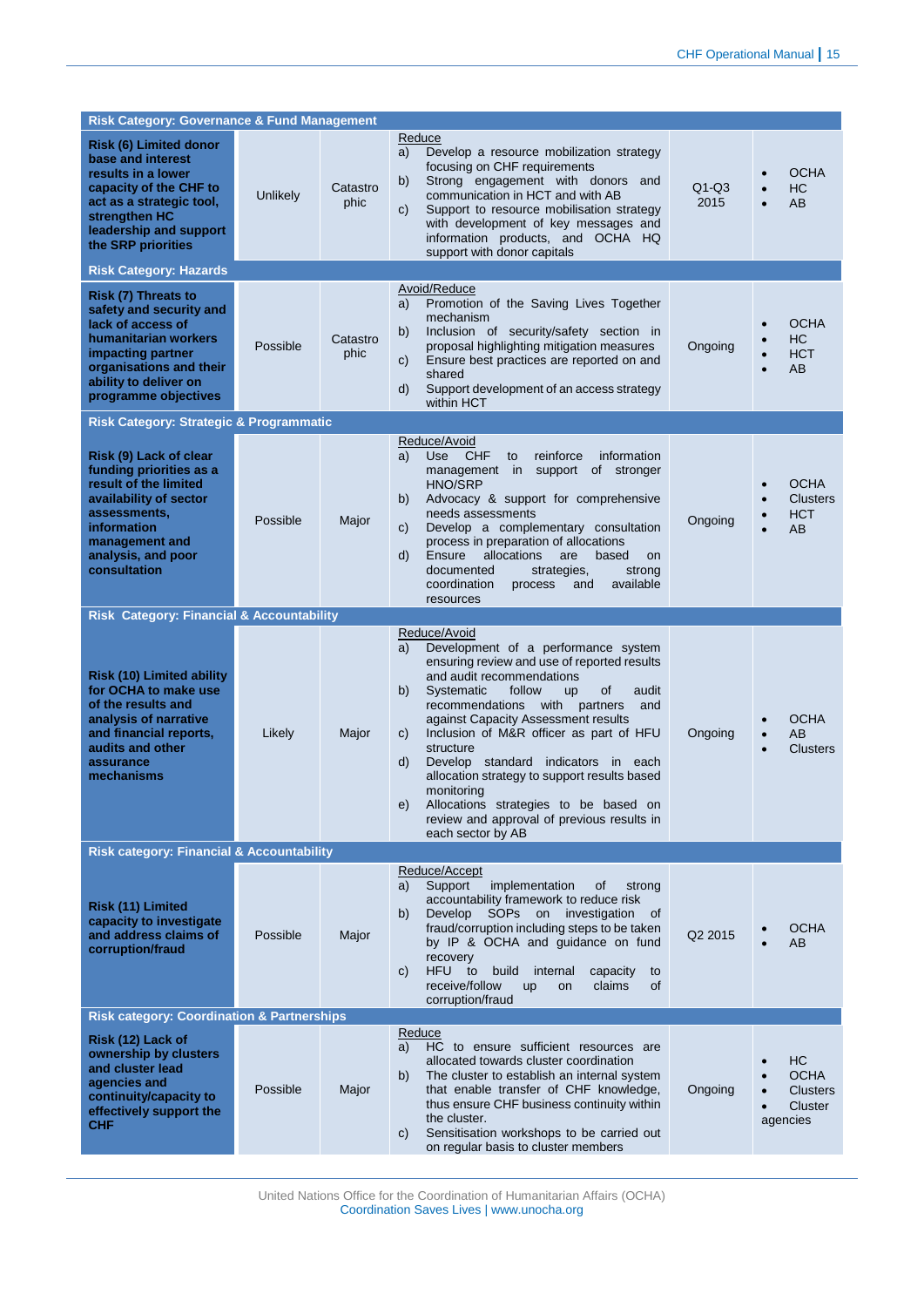|                                                                                                                                                |                 |          | Strong engagement by HC/OCHA/HCT<br>d)<br>with clusters to address weaknesses, if any                                                                                                                                                                                                                                                                                                                             |                                                 |  |  |  |
|------------------------------------------------------------------------------------------------------------------------------------------------|-----------------|----------|-------------------------------------------------------------------------------------------------------------------------------------------------------------------------------------------------------------------------------------------------------------------------------------------------------------------------------------------------------------------------------------------------------------------|-------------------------------------------------|--|--|--|
| <b>Risk category: Strategic &amp; Programmatic</b>                                                                                             |                 |          |                                                                                                                                                                                                                                                                                                                                                                                                                   |                                                 |  |  |  |
| Risk (13) Independence<br>of humanitarian<br>financing mechanism<br>is challenged by the<br>new Afghan<br>government                           | <b>Unlikely</b> | Major    | Reduce/Avoid<br>Clear advocacy with all stakeholders on<br>a)<br>need for humanitarian financing to remain<br>independent<br>Ongoing<br>b)<br>Ensure tools are in place to<br>limit<br>interference in governance and proposal<br>review process                                                                                                                                                                  | <b>OCHA</b><br><b>HC</b><br>AB<br><b>HCT</b>    |  |  |  |
| <b>Risk category: Coordination &amp; Partnerships</b>                                                                                          |                 |          |                                                                                                                                                                                                                                                                                                                                                                                                                   |                                                 |  |  |  |
| Risk (14) Limited<br>number of partner<br>organisations in some<br>areas/provinces and in<br>some technical sectors                            | <b>Unlikely</b> | Major    | Reduce/Accept<br>Quarterly review of 3Ws to check presence<br>a)<br>vs needs<br>b)<br>Advocacy at HCT on needs to cover<br>specific areas/provinces<br>Quarterly<br>Lobbying with specific organisations to<br>$\mathsf{C}$<br>consider operations in some areas<br>Carry out a range of workshops for partners<br>d)<br>and clusters as necessary, as well as CHF<br>sensitisation sessions at cluster meetings. | <b>OCHA</b><br><b>HCT</b><br><b>ACBAR</b><br>AB |  |  |  |
| <b>Risk Category: Governance &amp; Fund Management</b>                                                                                         |                 |          |                                                                                                                                                                                                                                                                                                                                                                                                                   |                                                 |  |  |  |
| Risk (8) Limited<br>participation and<br>contributions by<br>members in the<br><b>Advisory Board</b><br>weakening the<br>governance of the CHF | Possible        | Moderate | Reduce<br>Strong engagement by HC & OCHA HoO<br>a)<br>with Advisory Board members<br>Members of Advisory Board briefed by<br>b)<br>Ongoing<br>OCHA on roles & responsibilities<br>Action taken in case of poor participation of<br>$\mathbf{C}$<br><b>Advisory Board member</b>                                                                                                                                   | <b>OCHA</b><br>HC<br><b>ACBAR</b><br>$\bullet$  |  |  |  |

#### <span id="page-15-0"></span>**Eligibility Processes**

41. In order to become partners, NGOs interested in applying for funding under the CHF Afghanistan have to participate in an eligibility process comprised of two inter-linked steps, each with its own review and feedback system to ensure transparency. This is one of the main pillars of the CHF Accountability Framework. The main objective is to ensure that the HFU is equipped with the necessary information about the capacities of nongovernmental partners that have access to CHF funding. The capacity review takes into account existing assessments such as Harmonised Approach to Cash Transfers (HACT).

42. There are two main reasons for assessing partners:

- a. Capacity Development: to review the strengths and weaknesses of an organisation's internal management systems. The assessment include recommendations to strengthen less robust areas. This information is then fed into the overall risk management plan.
- b. Risk Management: to consider all the information in order to weigh the final risks and potential benefits and make a decision about the most appropriate assurance methods to be applied to the partnership.

#### *Due Diligence and Capacity Assessment*

#### **Step One – Due Diligence Process**

43. To become eligible for funding under the CHF, prospective IPs initiate the capacity assessment process by filling out the *Initial Application Form* and the *Initial Application Checklist* and returning their completed application, together with the required documentation outlined in the Checklist, to the HFU.

44. The HFU then conducts a preliminary review of the application and documents submitted, and provides feedback to the organisation as to whether their application will proceed to the next step of the process. The review is meant to ensure that only organisations that are thought to be able to meet the minimum requirements under the Capacity Assessment process are recommended for Step Two; as it is a time-consuming and costly process for both the partner and CHF.

#### **Step Two – Capacity Assessment**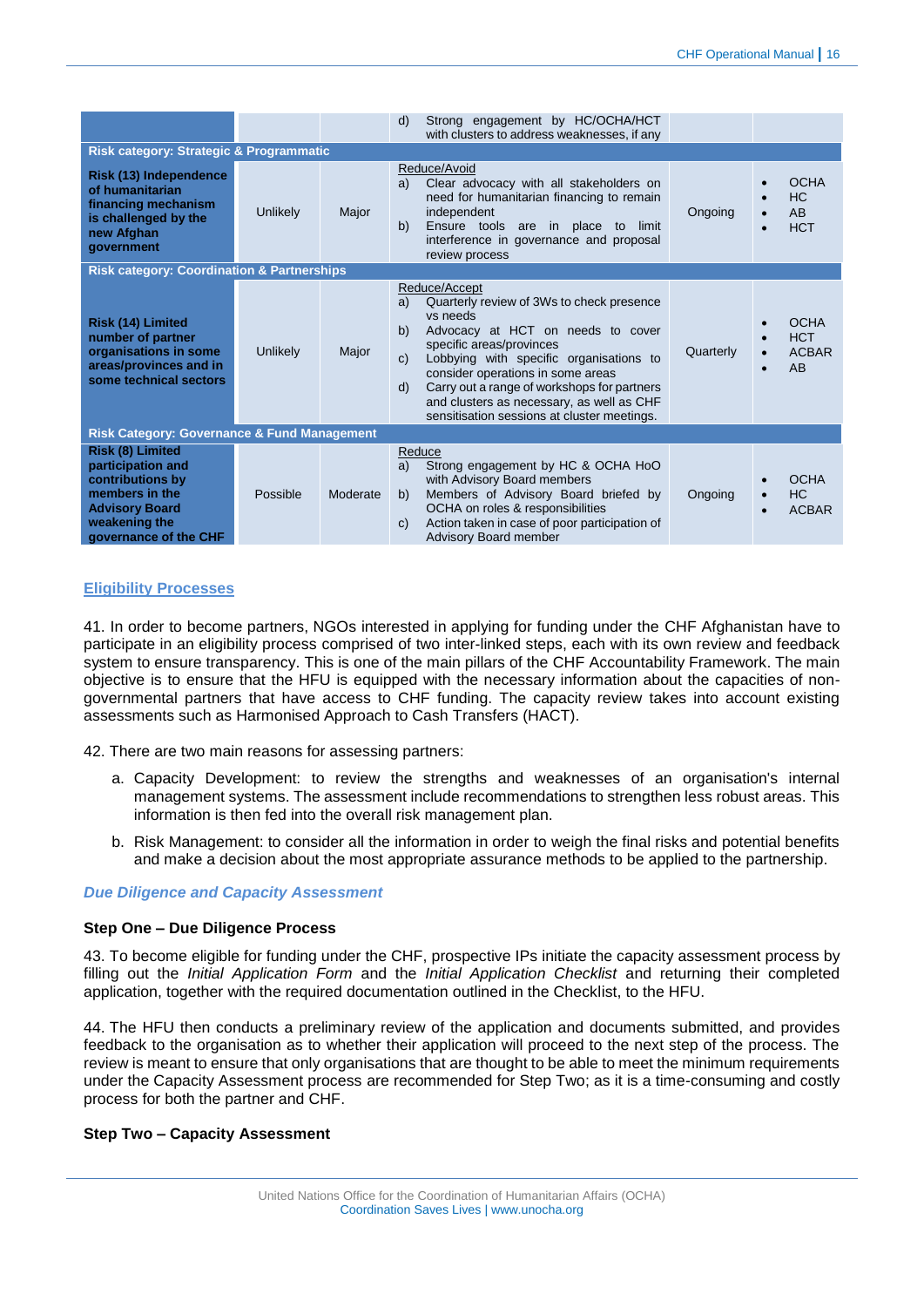45. Following completion of Step One, the HFU shares the application documents of organisations that have been recommended with a selected independent contractor who conducts a comprehensive Capacity Assessment. The assessment methodology is comprised of a desk-based review of the documentation received from the organisation, interviews with key informants and visits to the organisation's main office and sub-offices where interviews are conducted with staff members, systems checked and additional documents requested.

46. The Capacity Assessment Tool used by the contracted company to carry out the assessment is structured around six technical areas, each with a set number of questions. The objective is for a selected independent contractor to systematically review the institutional, technical, management and financial capacities of partners. Using a scoring and weighting system, an overall 'score' is given to the organisation. Upon completion of the capacity assessment, both the partner and the HFU receive a comprehensive report from the independent contractor outlining its findings and recommendations.

47. Eligible partners, based on the individual score obtained during the assessment, are categorised in three risk-level categories. The score also determines the appropriate operational modalities and control mechanisms that will be applicable to them as defined under the CHF Accountability Framework.

# <span id="page-16-0"></span>**Risk Levels and Operational Modalities** *Defining Risk Levels*

48. Partners that are deemed eligible are assigned a level of risk (low, medium or high) which determines the control mechanisms that will apply to them in their management of CHF project(s). The definition of the eligibility thresholds and the score bands for the high, medium and low risk categories of IPs are developed by OCHA-HFU, based on the national context.

49. The risk level of each implementing partner is a dynamic rating that can change over time through the interactions between the partner and OCHA. Performance in the implementation of CHF projects can trigger changes in the risk level: timeliness of reporting, achievement of project objectives and targets, findings of audits, financial spot-checks and field monitoring visits, are all elements that influence the risk rating of partners (see section B, sub-section d). In addition to these dynamic elements, partners that have been assessed but have not implemented CHF projects and have no performance history will be re-assessed after three years since completion of the previous assessment.

#### *Control Mechanisms*

50. The identification of the level of risk presented by the implementing partner determines the control mechanisms that apply to the management of the partner's CHF project. Assurances such as disbursement modalities, frequency of narrative and financial reporting, monitoring visits, and audits are modulated in accordance with the various risk level, as well as with the duration and budget amount of the project. Table 4 below provides an overview of the modulation of the control mechanisms based on three elements: (i) partner's risk level, (ii) budget amount, and (iii) project duration.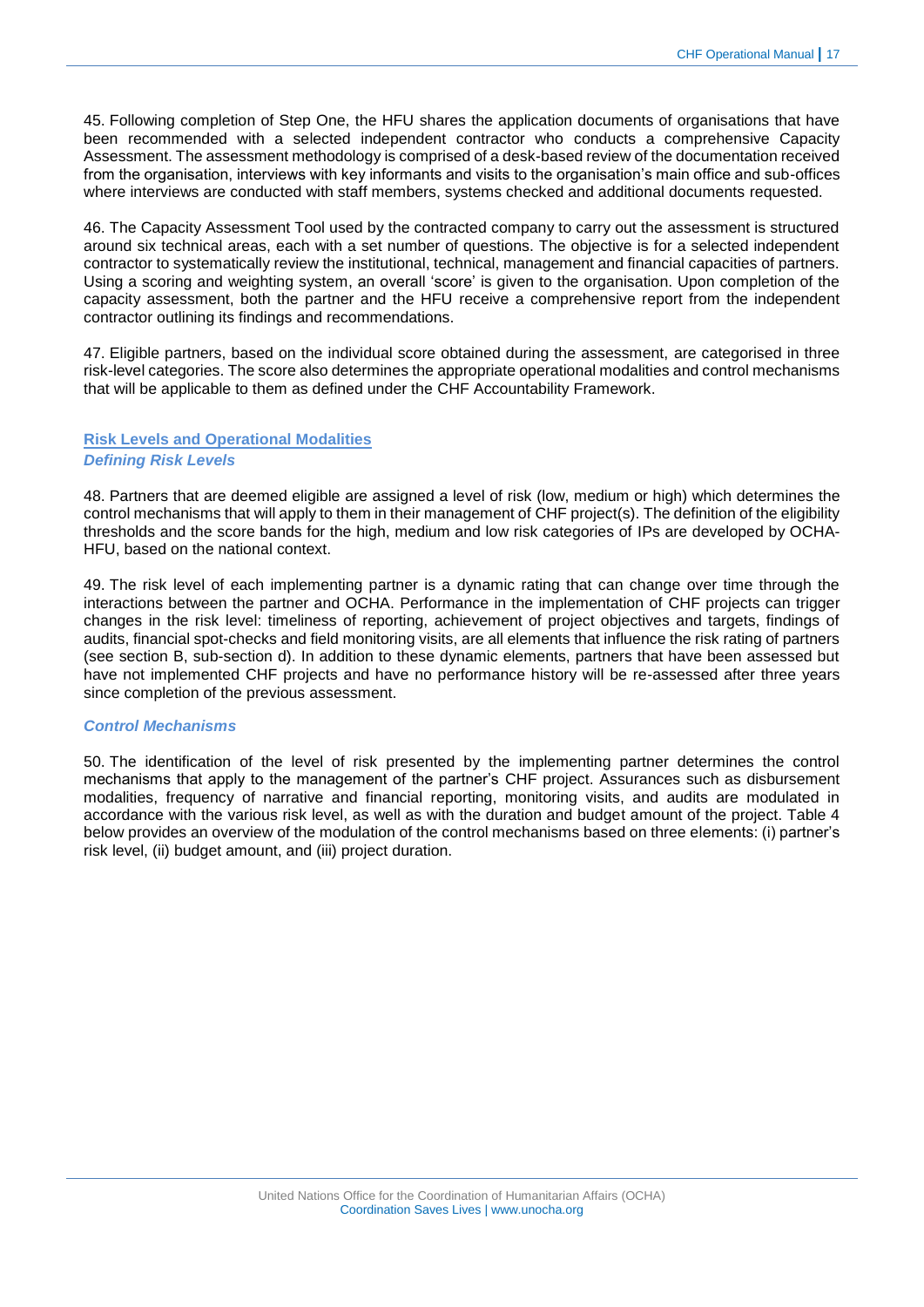|                      | Project<br>duration<br>(months)                                                                                                                                  | Project<br>value<br>(thousand<br>USD) | <b>Maximum</b>                          |                                         |                          | <b>Financial Reporting</b> |              | <b>Narrative Reporting</b> |            |                              | <b>Monitoring</b>             |              |
|----------------------|------------------------------------------------------------------------------------------------------------------------------------------------------------------|---------------------------------------|-----------------------------------------|-----------------------------------------|--------------------------|----------------------------|--------------|----------------------------|------------|------------------------------|-------------------------------|--------------|
| <b>Risk</b><br>level |                                                                                                                                                                  |                                       | amount per<br>project<br>(thousand USD) | <b>Disbursements</b><br>(in % of total) | For<br>disbursements     | 31 January                 | <b>Final</b> | <b>Progress</b>            | Final      | <b>Field</b><br><b>Visit</b> | Remote<br>Call                | <b>Audit</b> |
|                      | Less than                                                                                                                                                        | $\leq 250$                            |                                         | 60-40                                   | Yes                      | <b>Yes</b>                 | <b>Yes</b>   | Yes (1 mid)                | <b>Yes</b> | 1                            |                               | <b>Yes</b>   |
| н                    |                                                                                                                                                                  | > 250                                 | 500                                     | 50-50                                   | <b>Yes</b>               | <b>Yes</b>                 | <b>Yes</b>   | Yes (1 mid)                | <b>Yes</b> | $\mathbf{1}$                 |                               | <b>Yes</b>   |
|                      | <b>Between</b>                                                                                                                                                   | $\leq 250$                            |                                         | 40-40-20                                | Yes                      | Yes                        | <b>Yes</b>   | Yes $(2)$                  | Yes        | -1                           |                               | <b>Yes</b>   |
|                      | $7 - 12$                                                                                                                                                         | > 250                                 | 800                                     | 40-30-30                                | Yes                      | <b>Yes</b>                 | <b>Yes</b>   | Yes $(2-3^*)$              | <b>Yes</b> | $2**$                        |                               | <b>Yes</b>   |
|                      | Less than                                                                                                                                                        | $\leq 250$                            |                                         | 100                                     | $\overline{\phantom{0}}$ | Yes                        | <b>Yes</b>   | Yes (1 mid)                | <b>Yes</b> | $\mathbf{1}$                 |                               | <b>Yes</b>   |
| M                    | 7                                                                                                                                                                | > 250                                 | 700                                     | 80-20                                   | Yes                      | Yes                        | Yes          | Yes (1 mid)                | Yes        | $\mathbf{1}$                 | <b>Depending</b><br>on access | <b>Yes</b>   |
|                      | <b>Between</b>                                                                                                                                                   | $\leq 250$                            |                                         | 80-20                                   | Yes                      | Yes                        | <b>Yes</b>   | Yes (1 mid)                | <b>Yes</b> | 1                            | to project<br>sites           | <b>Yes</b>   |
|                      | $7 - 12$                                                                                                                                                         | > 250                                 | 1,200                                   | 60-40                                   | <b>Yes</b>               | <b>Yes</b>                 | <b>Yes</b>   | Yes (1 mid)                | Yes        | $1**$                        |                               | <b>Yes</b>   |
|                      | Less than                                                                                                                                                        | $\leq 400$                            |                                         | 100                                     | $\overline{\phantom{0}}$ | Yes                        | <b>Yes</b>   | No                         | Yes        | -1                           |                               | <b>Yes</b>   |
|                      |                                                                                                                                                                  | > 400                                 |                                         | 80-20                                   | Yes                      | Yes                        | <b>Yes</b>   | <b>No</b>                  | Yes        | $\mathbf{1}$                 |                               | <b>Yes</b>   |
|                      | L<br><b>Between</b>                                                                                                                                              | $\leq 400$                            |                                         | 100                                     | $\overline{\phantom{a}}$ | Yes                        | <b>Yes</b>   | Yes (1 mid)                | <b>Yes</b> | -1                           |                               | <b>Yes</b>   |
|                      | $7 - 12$                                                                                                                                                         | > 400                                 |                                         | 80-20                                   | <b>Yes</b>               | Yes                        | Yes          | Yes (1 mid)                | Yes        | 1                            |                               | <b>Yes</b>   |
|                      | * Three progress reports are only required for projects of 10 months or more.<br>** Additional field visits are only required for projects of 10 months or more. |                                       |                                         |                                         |                          |                            |              |                            |            |                              |                               |              |

# *Table 4 - CHF Operational Modalities*

**www.unocha.org**

The mission of the United Nations Office for the Coordination of Humanitarian Affairs (OCHA) is to mobilise and coordinate effective and principled humanitarian action in partnership with national and

international actors.

**Coordination Saves Lives**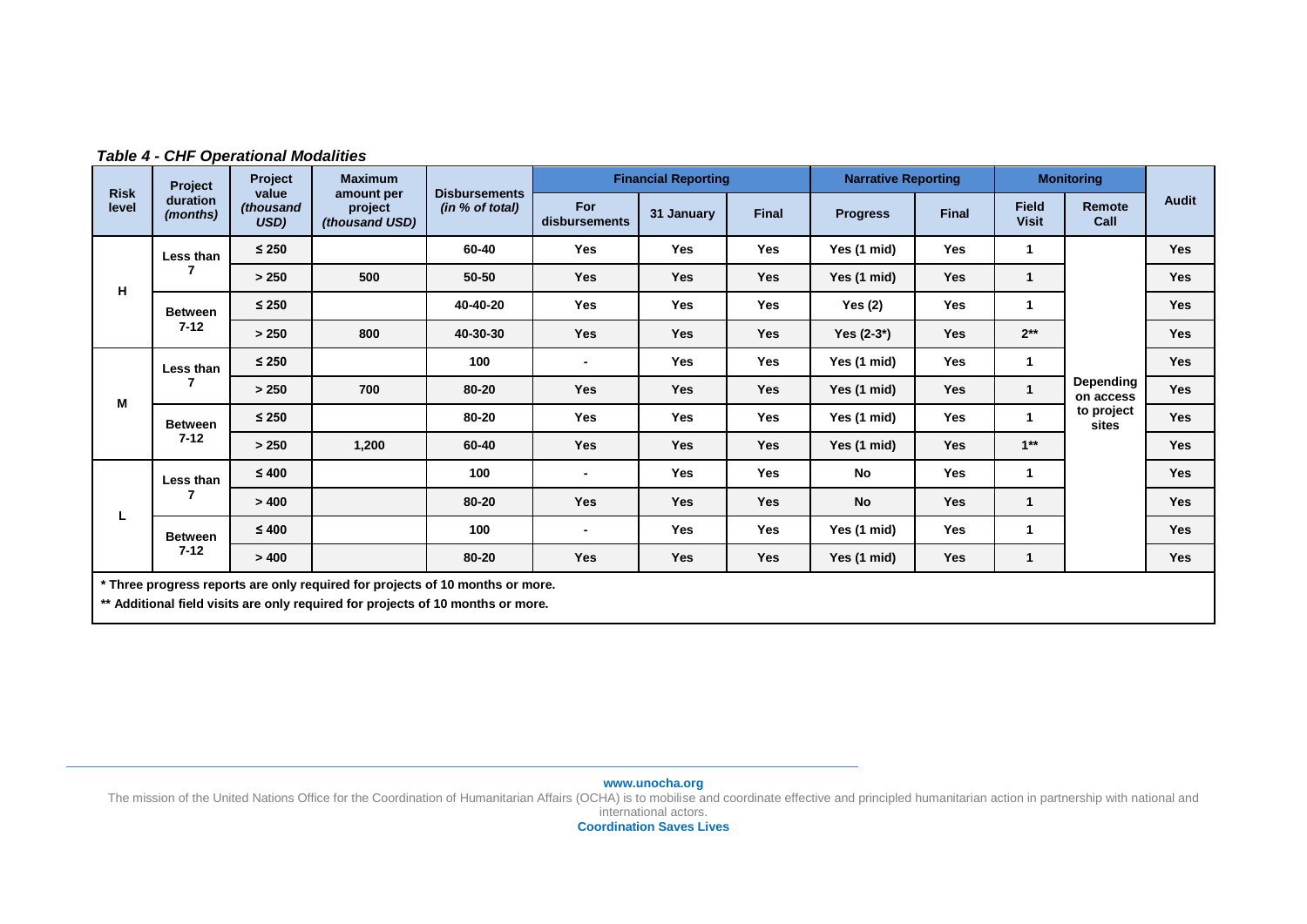# <span id="page-18-0"></span>**Monitoring**  *Monitoring*

51. CHF IPs are expected to have adequate internal mechanisms for project management, reporting and monitoring. The capacity of each organisation is verified during the eligibility process, the project approval process, as well as during the monitoring and reporting phase. Project performance information is effectively generated through internal mechanisms developed by IPs.

52. The HC is responsible for ensuring that projects funded by the CHF are effectively monitored through appropriate monitoring modalities. The HFU is further responsible for coordinating monitoring efforts and ensuring that context-appropriate monitoring of projects is carried out. To this end, the HFU will develop a detailed Monitoring and Reporting Plan defining appropriate monitoring methodologies, calendar and templates following each allocation considering the nature of the projects, risk level of partners and locations. The plan will also look into the roles and responsibilities of different stakeholders such as sub-offices and clusters based on this Manual.

53. Key components of CHF monitoring and reporting include:

- Ensure adequate verification of results at project level (through monitoring and review of submitted reports) thereby contributing to increased accountability;
- Provide evidence on how the CHF has contributed to broader outcomes set forth in the HRP, and reinforce evidence based decision making by HC, CHF Advisory Board and Cluster Coordinators;
- Ensure that resources are used efficiently and according to what was agreed upon in project documents;
- Support IPs during their implementation of CHF-funded activities;
- **Review and analyse narrative and financial reports collected from implementing partners;**
- Ensure implementations of actions points from monitoring findings;
- Collect lessons learned and promote best practices from monitoring and submitted reports;
- Ensure transparency through CHF Annual Report and periodic updates (e.g. dashboards).

#### *Field Site Monitoring*

54. Field site monitoring, implemented by OCHA and supported by clusters, is a critical component of the overall framework in order to verify that CHF-funded projects are delivering against targeted outputs, and to allow the HC and clusters to assess the qualitative aspects of programme implementation. As there are limitations to what can be observed through site visits, additional information will still need to be collected through other means.

55. While field monitoring will not attempt to make evaluative assessments of projects, it will be essential to select an approach that covers issues beyond the delivery of project outputs. A field monitoring visit, at a minimum, includes the collection of information that i) makes an assessment of the timeliness of overall project implementation; ii) verifies reported results; iii) assesses progress on key project activities; iv) assesses the monitoring and reporting set up of the implementing partner.

#### *Remote Call Monitoring*

56. Remote call monitoring can be a cost-effective means of collecting statistics and recording observations from key informants and beneficiaries on progress made on project outputs and satisfaction. Call centres can be established in safe locations with the sole purpose of conducting telephone interviews with key informants using structured multiple choice questionnaires. All information collected can be captured directly in a webbased platform hosted by the call centre operator using validation logic, thereby providing real-time progress information on projects monitored that would then be shared with the HFU.

**www.unocha.org**

The mission of the United Nations Office for the Coordination of Humanitarian Affairs (OCHA) is to mobilise and coordinate effective and principled humanitarian action in partnership with national and international actors. **Coordination Saves Lives**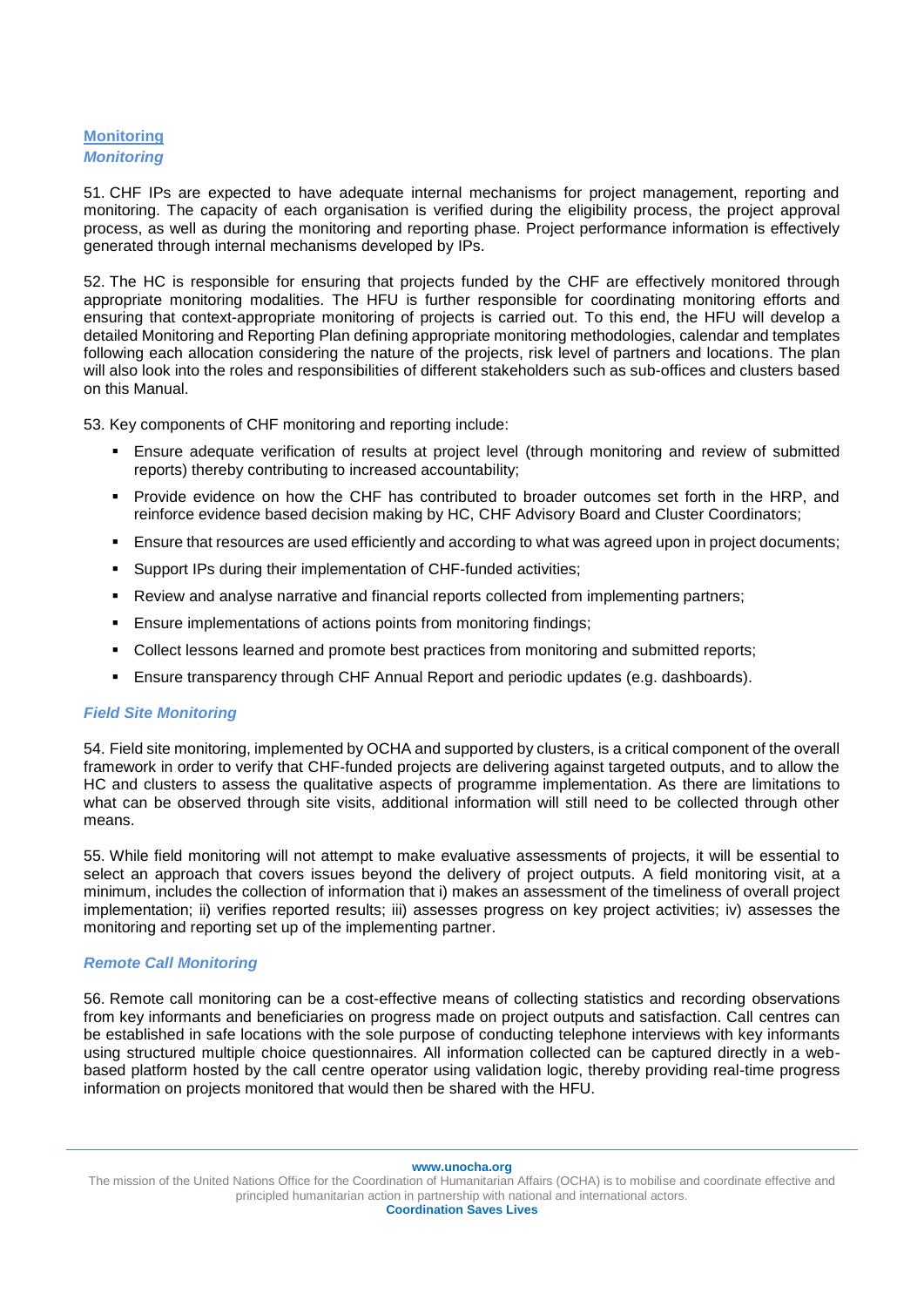57. Remote monitoring occurs in instances when it is not feasible to conduct physical project visits. This is not uncommon, as other OCHA managed CBPFs tend to operate in insecure and highly volatile environments with restricted access. Remote monitoring should only be used as a last resort in cases where there are no other options, the principle is to use enough sources of information to allow for meaningful monitoring. For those situations where it is not possible to undertake any form of monitoring (physical or remote), funding projects should be considered in light of the urgency of the needs they address. The risks involved in such a decision should be communicated to the Advisory Board.

#### <span id="page-19-0"></span>**Reporting**

## *CHF Annual Reports and Periodic Updates*

58. The HC, supported by OCHA HFU and in close consultation with the Cluster Coordinators, prepares a narrative Annual Report of the CHF activities based on information provided through the HFU by each participating UN organisation and NGO partner. The Annual Report features trends, best practices, lessons learned and challenges, and showcases success stories and achievements. The CHF Annual Report is issued by the end of May each year covering the previous calendar year and posted online. In addition, OCHA HFU generates periodic dashboards, funding updates, human interest stories and related documents on CHF activities in Afghanistan.

## *Narrative and Financial Reporting by Implementing Partner*

59. Narrative and financial reporting requirements for NGOs are determined according to the operational modalities described in table 4 above.

60. The projects funded through the CHF often involve purchase of assets in support of delivering the project objectives. NGO partners must adhere to Asset Management Guidelines in Annex I to ensure proper reporting and management of assets purchased under an CHF project.

61. PUNOs submit an interim financial statement to reflect expenditure incurred for project activities up to 31 December of each year by the 31 January of the following year. Interim financial statements are submitted every calendar year until the submission of the final financial statement. Upon completion of the project, a final financial statement covering the period between inception and completion of the project is due no later than 30 June of the following year.

62. PUNOs submit a final narrative report within two months of completion of the project. If the duration of the project is between 7-12 months, PUNOs also submits a narrative progress report to reflect achievements at midpoint of the project implementation.

63. Narrative reports and financial statements for PUNOs, IOM and NGOs are submitted through the GMS.

64. Reporting results, timeliness and quality feed into the Performance Index of an implementing partner, impacting the risk level of NGO partners and future funding decisions of UN partners.

# <span id="page-19-1"></span>**Audits**

65. OCHA operations audit: Internal UN oversight bodies (OIOS - Office of Internal Oversight Services and the BOA - Board of Auditors) regularly audit OCHA operations. OIOS and BoA audits regularly cover OCHA management of pooled funds, and consider whether procedures for management of CBPFs are appropriate. These audits cover all parts of the CBPFs (advisory boards, allocations, risk management, etc.) and look at compliance with rules and guidelines.

66. Audit of UN Organisations / IOM: PUNOs and IOM are audited in accordance with their own financial rules and regulations and the framework for auditing multi-donor trust funds (agreed to by the Internal Audit Services of PUNOs and endorsed by the UN Development Group (UNDG) in September 2007).

67. Audits for NGOs: NGO implemented projects are audited in compliance with applicable financial regulations, rules and directives as per the OCHA CBPF Grant Agreements. The costs of such an exercise are borne by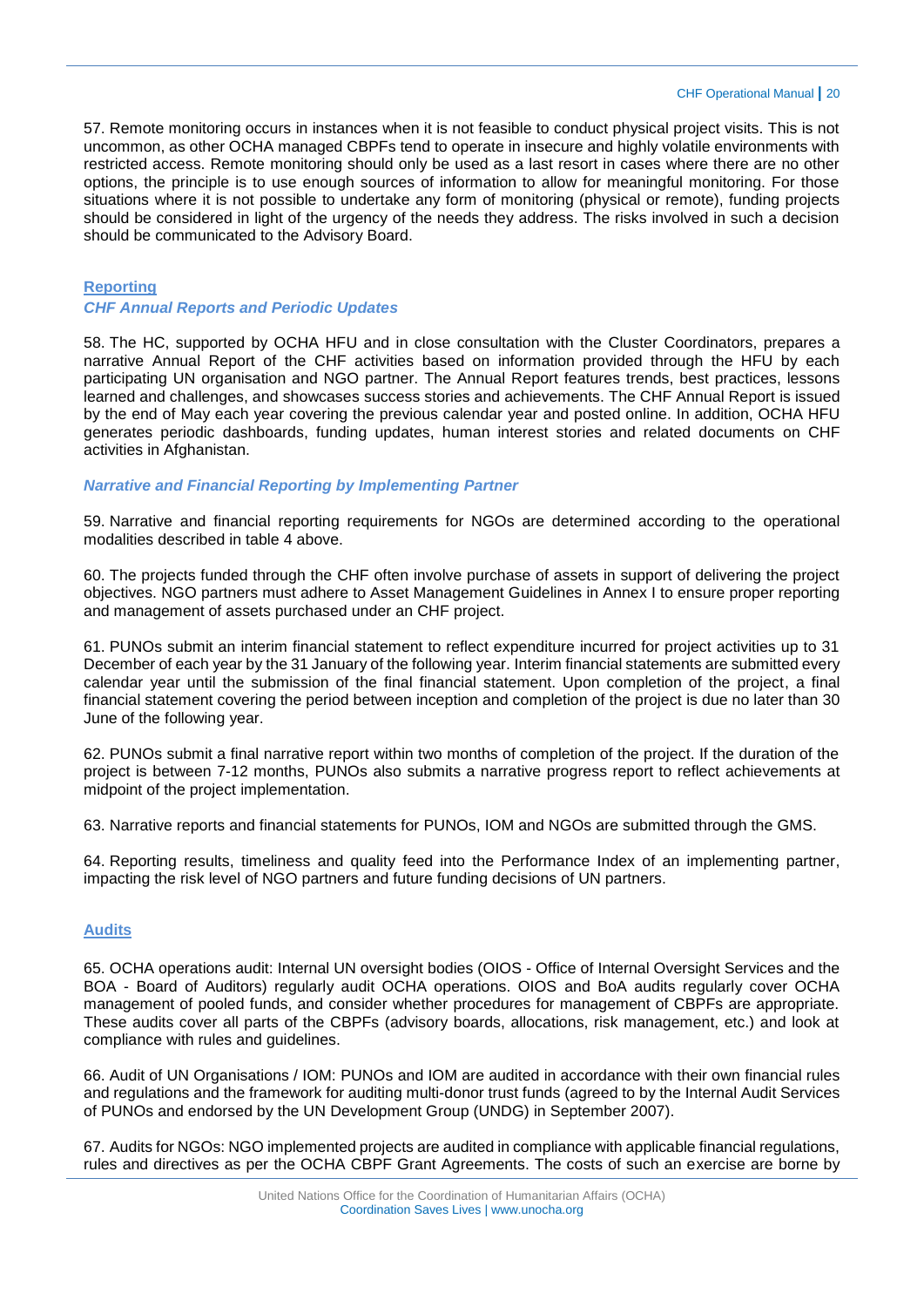OCHA. One or several external auditing companies will be contacted by OCHA to deliver on the audit requirements of NGO partners.

68. The HFU keeps a log of all audit findings to ensure that partners address previous findings on management weaknesses before applying for new CHF funding. The audit performance feeds into the Performance Index of an implementing partner which will impact the risk level of NGO partners.

# <span id="page-20-0"></span>**Evaluations**

69. External evaluations: An external evaluation of the CHF are undertaken every three years in accordance with the OCHA global agreement with donors to country-based pooled funds. Evaluations shall be commissioned by OCHA New York in consultation with the HC and OCHA Afghanistan, and with Donors, PUNOs/IOM and NGOs at the global level through the Pooled Fund Working Group. The evaluations shall focus on how the CHF has ensured a needs-driven humanitarian response, as well as how it has performed as a funding mechanism and delivered against key CHF objectives, including strengthening HC leadership, improving cluster coordination and promoting NGO partnership.

70. Donor visits, ad hoc reviews, studies and surveys: Donor visits as well as ad hoc reviews on how the CHF is performing can also be considered beyond the mandatory three year evaluation. Such reviews are conducted in close consultation between the HC, the Advisory Board and OCHA at country level and HQ. The HFU conducts surveys of CHF stakeholders to gauge user satisfaction and to identify areas that need improvement.

# <span id="page-20-1"></span>**Performance Review**

71. Once a partner has received a grant, the HFU begins reviewing partner performance throughout project implementation. In particular, the HFU tracks and scores partner performance in relation to i) quality and timeliness of submissions of project documents (proposals, budget and concept notes); ii) quality and timeliness of implementation against approved targets; iii) quality and timeliness of reporting; iv) frequency, timeliness and justification of project revision requests; v) quality of financial management; vi) audit findings.

72. The scores assigned to the partner for each of these factors are summarised in a partner Performance Index as described in table 5, below. A partner also receives an annual average Performance Index score taking into consideration all projects implemented over the course of a year. The Performance Index impacts on the risk level determined through the initial capacity review, and result in a change of the risk level in the operational modality.

73. PUNOs are also subject to performance management, with Performance Index scores used to assess future funding decisions. The criteria and scoring system can be tailored to the type of project to be implemented such as stakeholder satisfaction survey for pipeline projects.

| Performance<br><b>Index</b> | <b>Description</b>                  | <b>Action</b>                                                                                                                                                                                                  |
|-----------------------------|-------------------------------------|----------------------------------------------------------------------------------------------------------------------------------------------------------------------------------------------------------------|
| 4                           | Outstanding<br>Performance          | To be considered favourably when more than one application is<br>received for a similar intervention. HFU will improve the risk rating in<br>order to decrease the control measures that apply to the partner. |
| 3                           | Good Performance                    | To be considered favourably during the review process.                                                                                                                                                         |
| $\overline{2}$              | Satisfactory<br>Performance         | Allocation possible. HFU to review risk rating and control measures<br>that apply to the partner.                                                                                                              |
|                             | Performance<br>needs<br>improvement | Allocation possible if accepted by the HC. HFU will decrease the risk<br>rating in order to increase control measures that apply to the partner.                                                               |
| O                           | Poor Performance                    | No further funding allocation.                                                                                                                                                                                 |

*Table 5 – Performance Index*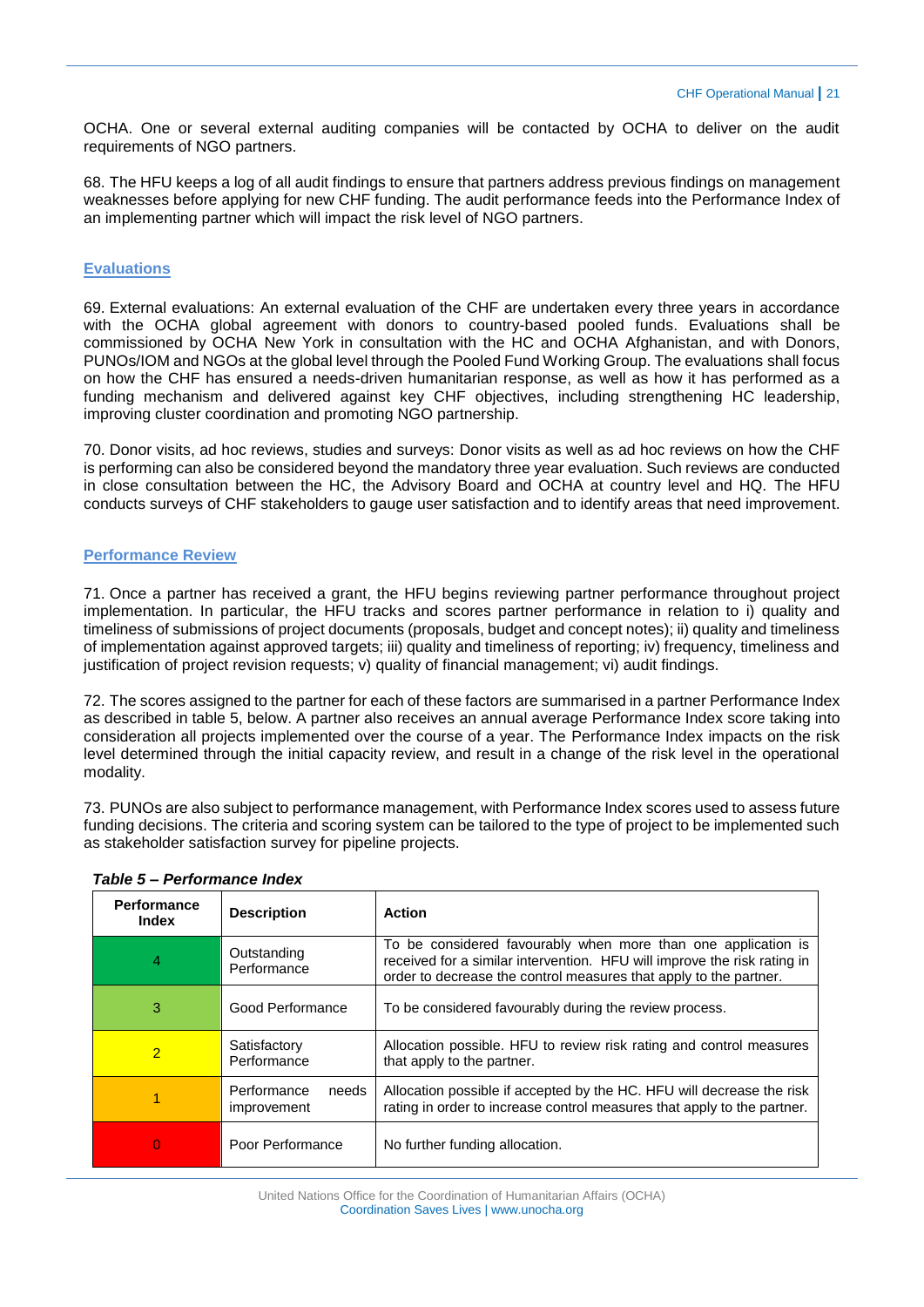74. When a partner with high risk rating scores poor performance (0) in the Performance Index, it will not be considered eligible for funding for the next allocation or for a 6-12 month period. To be considered eligible again, it will have to demonstrate improvements in the areas of weakness. In addition to these dynamic elements, partners that have been assessed but have not implemented CHF projects within three years will undergo a reassessment prior to being considered for grants.

# <span id="page-21-0"></span>**Non-Compliance Measures**

75. During the project implementation and reporting, the HC through the HFU, can take progressive actions to address non-compliance with the contractual agreements and any obligations described in the Operational Handbook for CBPFs. The measures enable the HC to address non-compliance with the legal terms agreed between the Fund and the recipient organisation, especially related to the following types of situations:

- Overdue financial or narrative reports.
- Non refund of unspent funds.
- Critical (high risk) audit findings/qualified audit opinion (especially on lack of critical internal controls, serious weaknesses in internal controls, lack of bank reconciliation; lack of double-entry accounting system; lack of supporting documents).
- Critical findings from monitoring and financial spot checks.
- Violation of humanitarian principles and code of conduct<sup>2</sup>.
- **Indication of possible fraud, corruption or misuse of funds.**

#### <span id="page-21-1"></span>**Additional Information**

#### *Contact Information*

 $\overline{a}$ 

Humanitarian Financing Unit (HFU) United Nations Office for the Coordination of Humanitarian Affairs (OCHA) CHF Helpline: +93 79 300 11 39 E-Mail: [chfafg@un.org](mailto:chfafg@un.org) <http://www.unocha.org/afghanistan/about-fund> <http://afg.humanitarianresponse.info/funding/common-humanitarian-fund>

#### *Feedback and Complaints Mechanism*

76. General feedback from partners or stakeholders regarding the CHF can be sent to [chfafg@un.org,](mailto:chfafg@un.org) and will be answered by the pertinent focal point within the HFU, in order to fully address or answer the issue raised by the sender.

77. CHF stakeholders with concerns or complaints regarding the Afghanistan CBPF processes or decisions that they feel have not been properly or insufficiently addressed through normal communication channels, can at any point in time contact the OCHA Head of Office or write to [chfafgcomplaints@un.org](mailto:chfafgcomplaints@un.org) with these concerns. Complaints are compiled, reviewed and raised to the HC, who then takes a decision on necessary action(s). The HC shares with the Advisory Board any such concerns or complaints and actions taken thereof.

#### *Additional relevant OCHA policies and guidelines on CPBFs*

<http://www.unocha.org/what-we-do/humanitarian-financing/country-based-pooled-funds> <http://www.unocha.org/what-we-do/humanitarian-financing/cbpf-global-guidelines>

<sup>2</sup> [GA Res 46/182](http://www.un.org/documents/ga/res/46/a46r182.htm) an[d https://cdu.unlb.org/UNStandardsofConduct/CodeofConduct.aspx](https://cdu.unlb.org/UNStandardsofConduct/CodeofConduct.aspx)